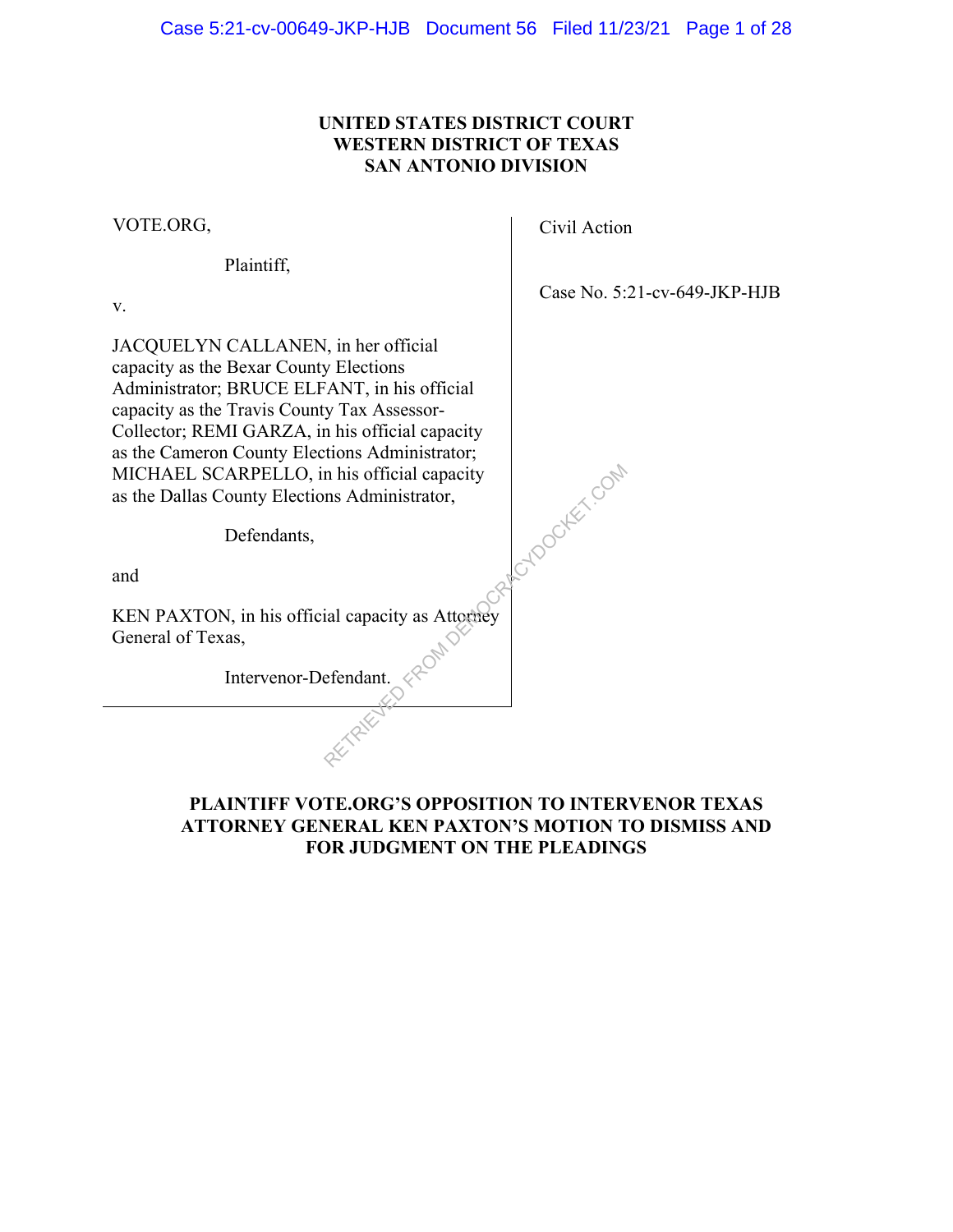## **TABLE OF CONTENTS**

| I.  |           |                                                                                          |  |
|-----|-----------|------------------------------------------------------------------------------------------|--|
| II. |           |                                                                                          |  |
|     |           | A. This Court has already held that Vote.org has suffered an injury sufficient to confer |  |
|     | <b>B.</b> | The Attorney General's theory of statutory standing contradicts established              |  |
|     |           |                                                                                          |  |
|     |           |                                                                                          |  |
|     | A.        | The Materiality Provision confers an implied private right of action.  11                |  |
|     | <b>B.</b> |                                                                                          |  |
| V.  |           | The Wet Signature Rule unconstitutionally burdens the right to vote 15                   |  |
|     |           |                                                                                          |  |
|     |           |                                                                                          |  |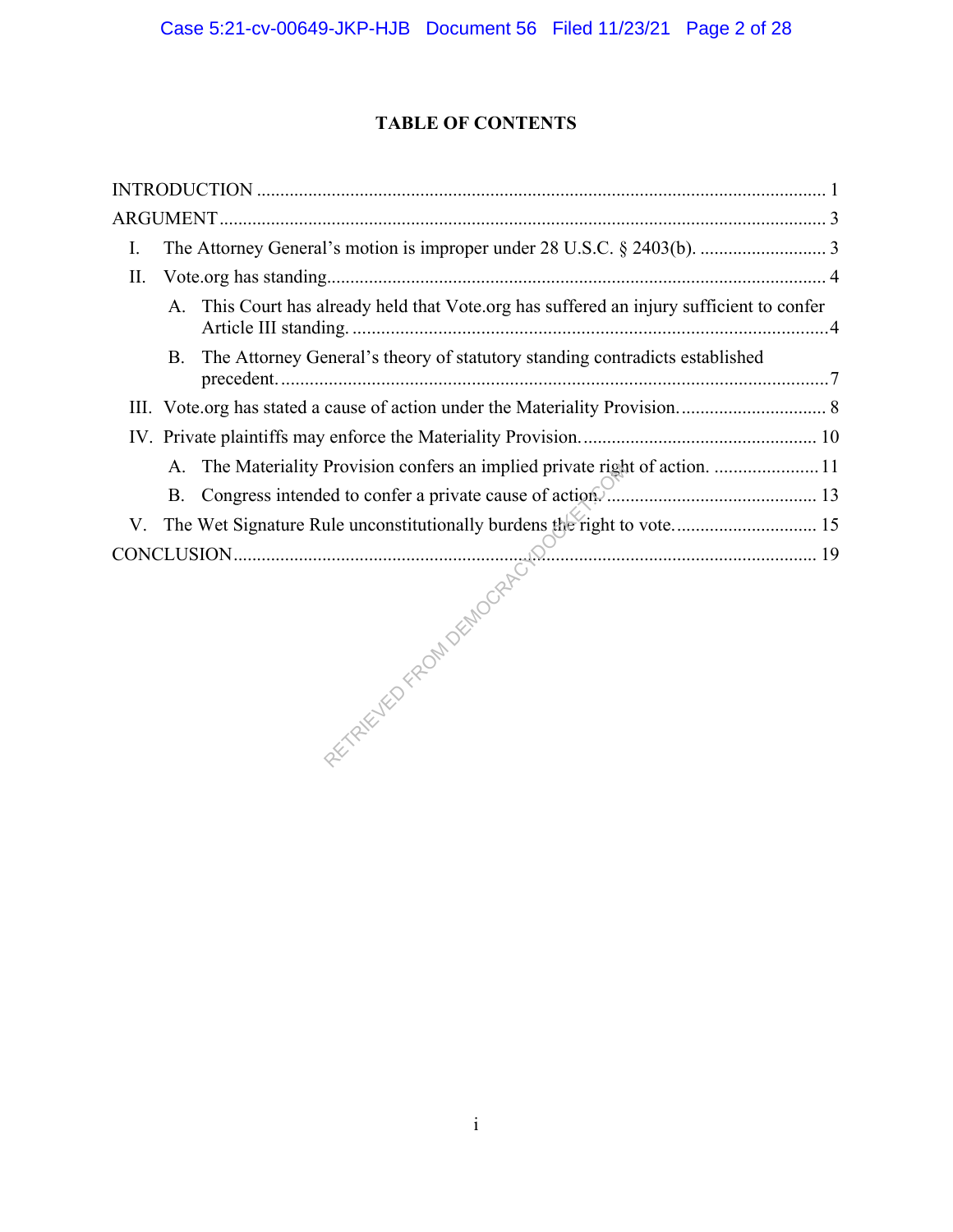## **TABLE OF AUTHORITIES**

## **Cases**

| Alexander v. Sandoval,                            |
|---------------------------------------------------|
| Anderson v. Courson,                              |
| Bartee v. Bartee,                                 |
| Bell v. Southwell,                                |
|                                                   |
|                                                   |
|                                                   |
|                                                   |
|                                                   |
| Chapman v. King,                                  |
| City of Mobile v. Bolden,                         |
| Clapper v. Amnesty Int'l USA,                     |
| Coal. for Educ. in Dist. One v. Bd. of Elections, |
| Conn. Nat'l Bank v. Germain,                      |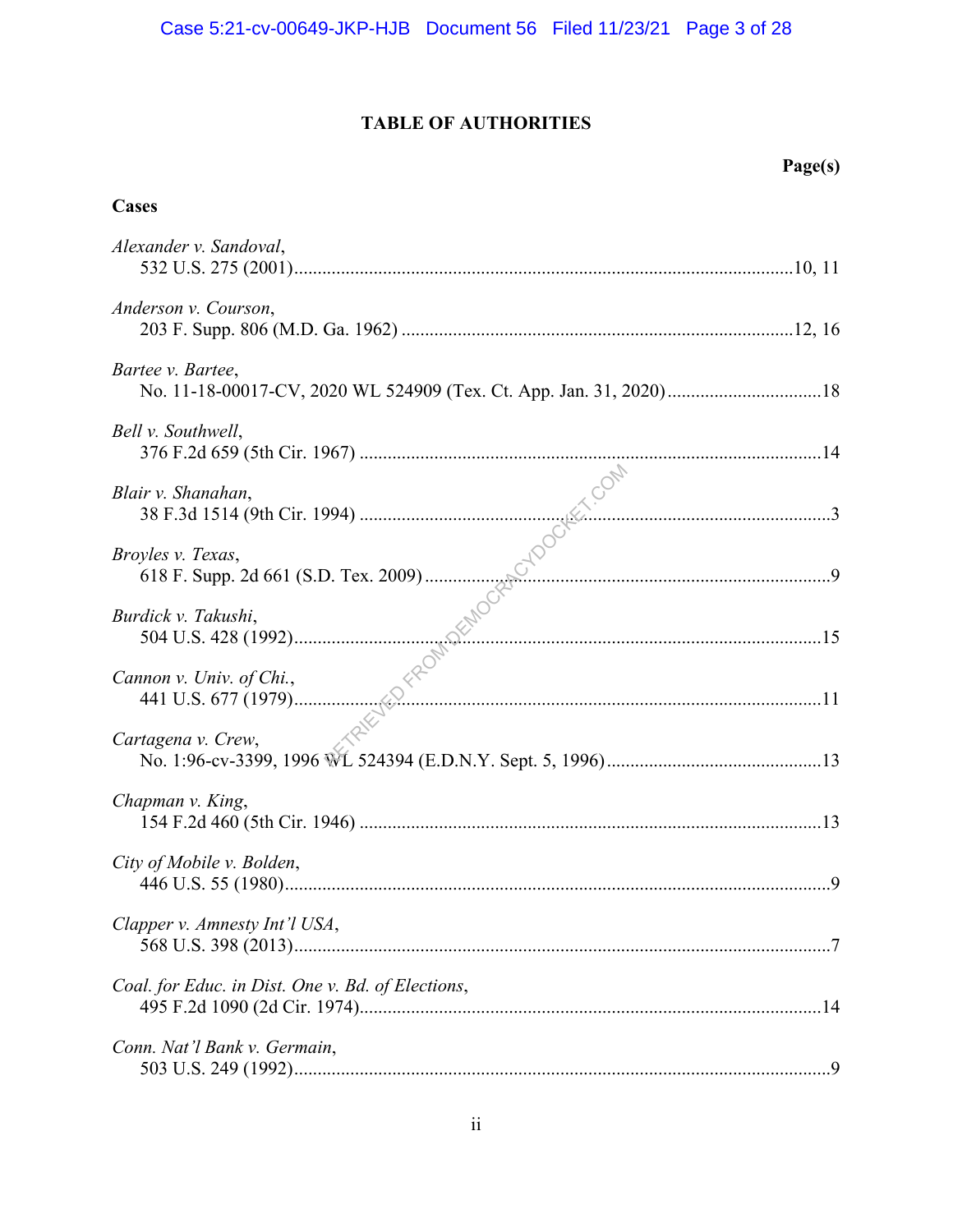# Case 5:21-cv-00649-JKP-HJB Document 56 Filed 11/23/21 Page 4 of 28

| Coon v. Ledbetter,                                                                                         |  |
|------------------------------------------------------------------------------------------------------------|--|
| Crawford v. Marion Cnty. Election Bd.,                                                                     |  |
| Deja Vu of Cincinnati, L.L.C. v. Union Twp. Bd. of Trs.,                                                   |  |
| Fla. State Conf. of N.A.A.C.P. v. Lee,<br>No. 4:21CV187-MW/MAF, 2021 WL 4818913 (N.D. Fla. Oct. 8, 2021)16 |  |
| Forest Grove Sch. Dist. v. T.A.,                                                                           |  |
| Frazier v. Callicutt,                                                                                      |  |
| Freedom from Religion Found. v. Cong. of U.S.,                                                             |  |
| Ga. Coal. for the People's Agenda, Inc. v. Deal,                                                           |  |
| Ga. Coal. for People's Agenda, Inc. v. Kemp,<br>347 F. Supp. 3d 1251 (N.D. Ga. 2018).                      |  |
| Gilmore v. Amityville Union Free Sch. Dist.,                                                               |  |
| Gonzaga Univ. v. Doe,                                                                                      |  |
| Greidinger v. Davis,                                                                                       |  |
| Harper v. Virginia Bd. of Elections,                                                                       |  |
| Inclusive Cmtys. Project, Inc. v. Tex. Dep't of Hous. & Cmty. Affs.,                                       |  |
| Kirksey v. City of Jackson,                                                                                |  |
| La. ACORN Fair Hous. v. LeBlanc,                                                                           |  |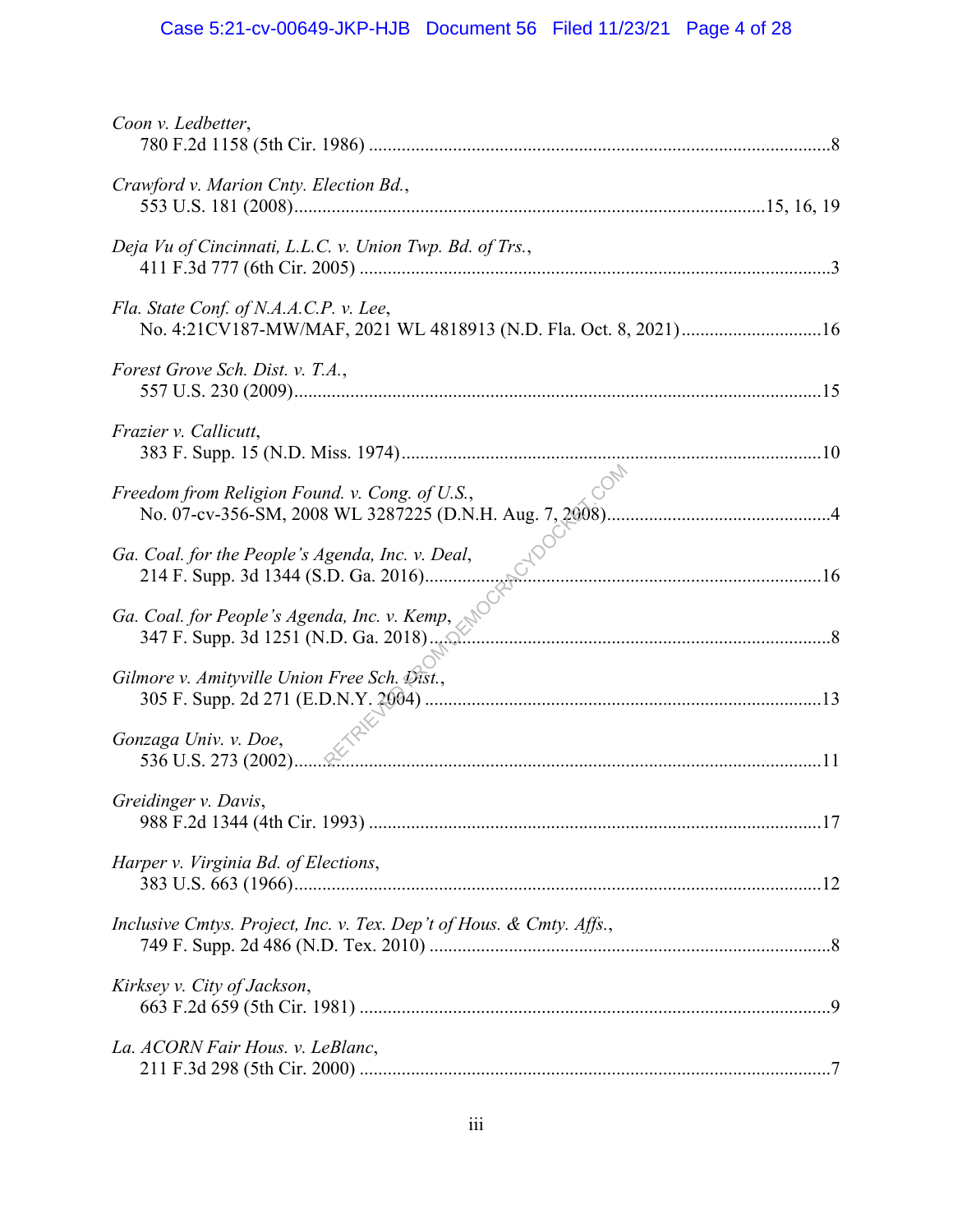# Case 5:21-cv-00649-JKP-HJB Document 56 Filed 11/23/21 Page 5 of 28

| Lewis v. Hughs,                                |  |
|------------------------------------------------|--|
| Lujan v. Defs. of Wildlife,                    |  |
| McDonald v. Board of Election Comm'rs of Chi., |  |
| McKay v. Altobello,                            |  |
| McKay v. Thompson,                             |  |
| Mitchell v. Wright,                            |  |
| Mixon v. Ohio,                                 |  |
| N.A.A.C.P. v. City of Kyle,                    |  |
| Nash v. Chandler,                              |  |
| Nat'l Treasury Emps. Union v. United States,   |  |
| Ne. Ohio Coal. for the Homeless v. Husted,     |  |
| OCA-Greater Houston v. Texas,                  |  |
| OCA-Greater Houston v. Texas,                  |  |
| Pub. Citizen v. U.S. Dep't of Justice,         |  |
| Reddix v. Lucky,                               |  |
| Rice v. Elmore,                                |  |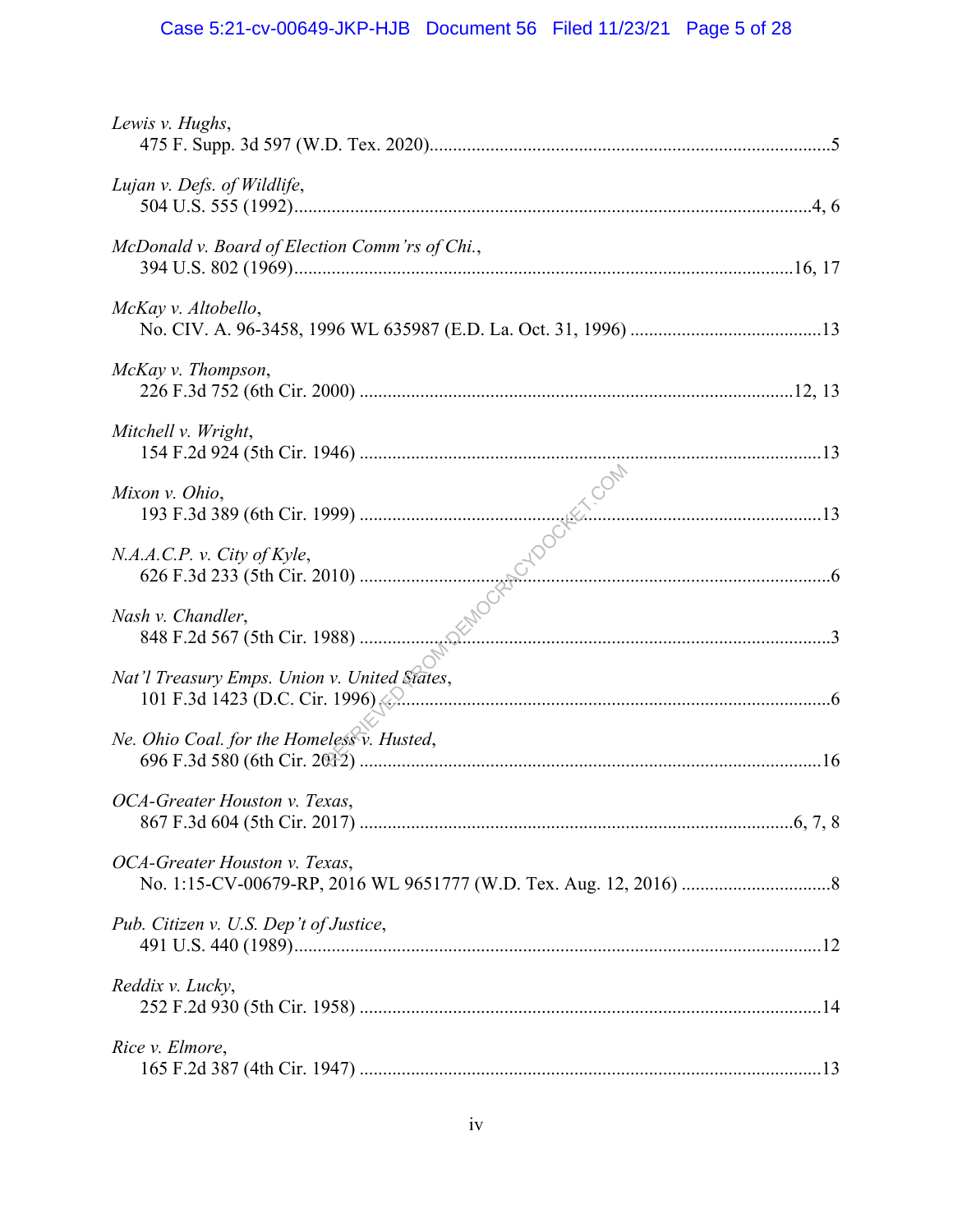# Case 5:21-cv-00649-JKP-HJB Document 56 Filed 11/23/21 Page 6 of 28

| Save Our Aquifer v. City of San Antonio,                                                                        |  |
|-----------------------------------------------------------------------------------------------------------------|--|
| Schwier v. Cox                                                                                                  |  |
| Silva-Trevino v. Holder,                                                                                        |  |
| Smith v. Allwright,                                                                                             |  |
| Soltysik v. Padilla,                                                                                            |  |
| Spivey v. Ohio,                                                                                                 |  |
| Stringer v. Pablos,<br>No. SA-16-CV-257-OG, 2020 WL 532937 (W.D. Tex. Jan. 30, 2020)17, 18                      |  |
| Taylor v. Howe,<br>$\mathbb{C}^{\vee}$ . 14                                                                     |  |
| All. for Retired Ams. v. Hughs,<br>489 F. Supp. 3d 667 (S.D. Tex. 2020)<br>Tex. All. for Retired Ams. v. Hughs, |  |
| Tex. Democratic Party v. Hughs,<br>474 F. Supp. 3d 849 (W.D. Tex. 2020), rev'd on other grounds, 860 F. App'x   |  |
| United States v. Green,                                                                                         |  |
| Vietnamese Fishermen's Ass'n v. Knights of Ku Klux Klan,                                                        |  |
| Willing v. Lake Orion Cmty. Sch. Bd. of Trs.,                                                                   |  |
| Young v. UPS, Inc.,                                                                                             |  |
| <b>Statutes</b>                                                                                                 |  |
|                                                                                                                 |  |
|                                                                                                                 |  |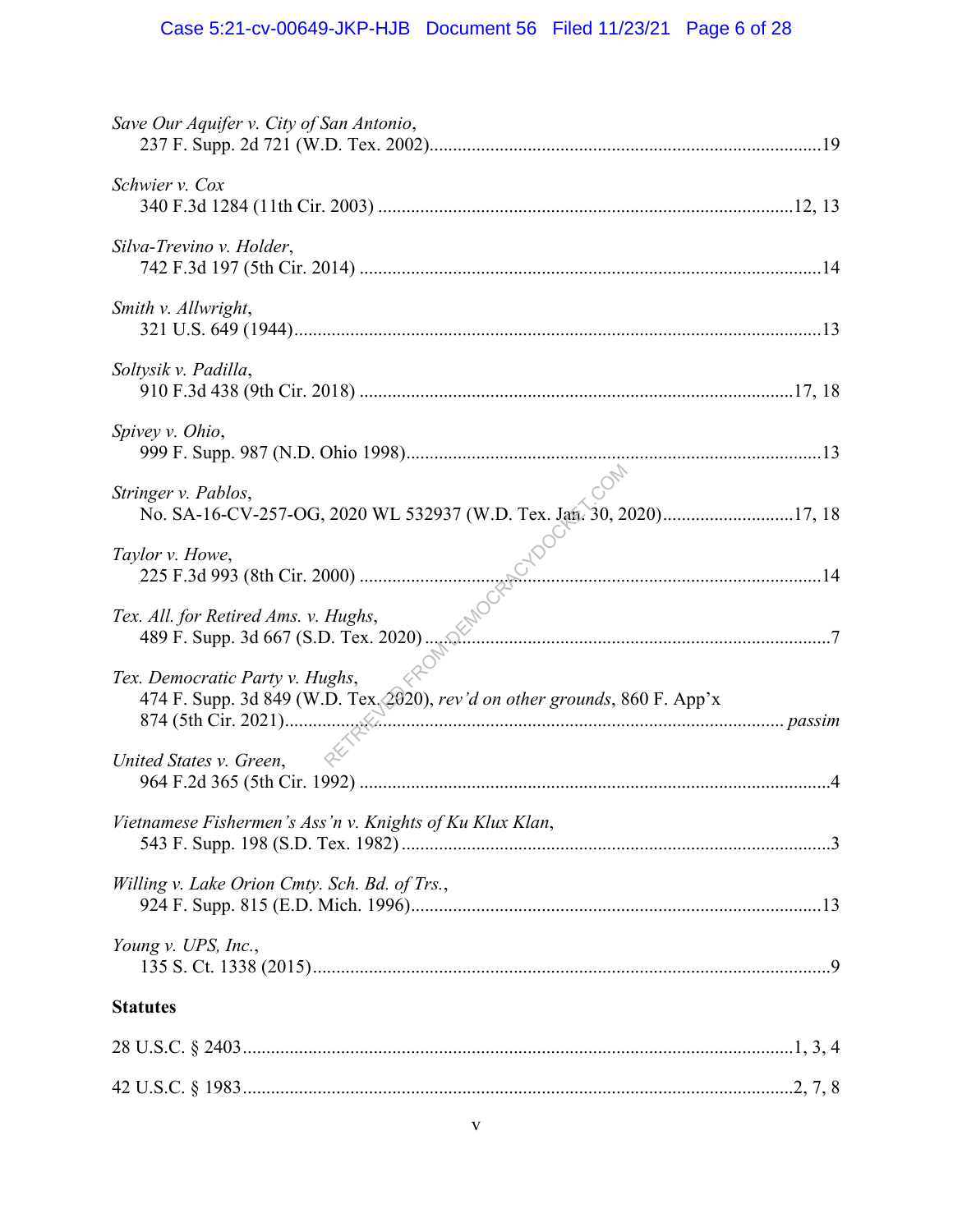## Case 5:21-cv-00649-JKP-HJB Document 56 Filed 11/23/21 Page 7 of 28

## **Other Authorities**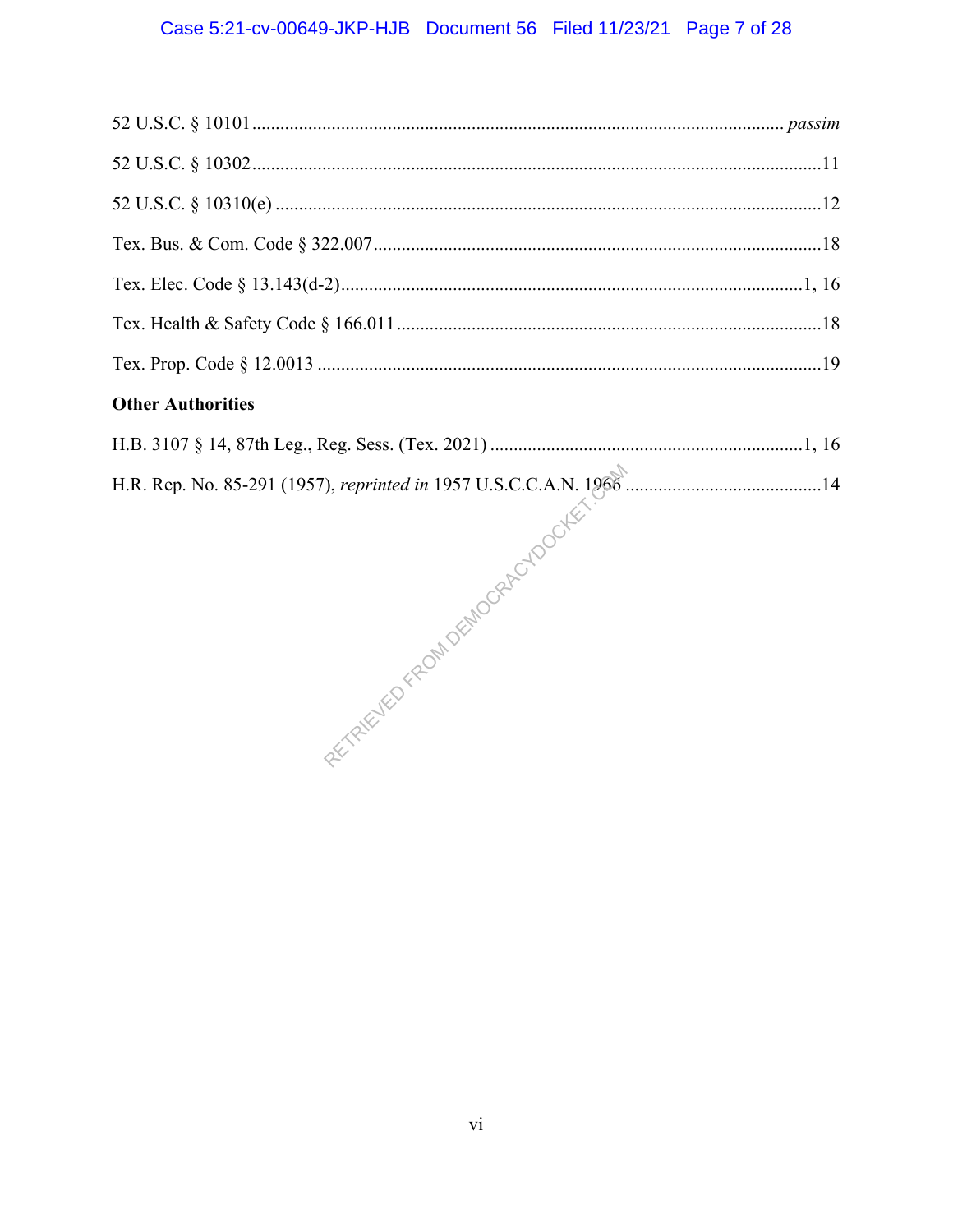#### TO THE HONORABLE JASON PULLIAM:

Plaintiff Vote.org ("Vote.org" or "Plaintiff"), by and through its undersigned counsel, files this response to the Motion to Dismiss and Motion for Judgment on the Pleadings filed by Intervenor-Defendant Texas Attorney General Ken Paxton (the "Attorney General"). *See* Tex. Att'y Gen. Ken Paxton's Mot. to Dismiss & for Judgment on the Pleadings ("Mot."), ECF No. 53.

#### **INTRODUCTION**

The Attorney General attacks Vote.org's standing and ability to challenge a voter registration requirement—the Wet Signature Rule, H.B. 3107 § 14, 87th Leg., Reg. Sess. (Tex. 2021) (amending Tex. Elec. Code § 13.143(d-2))—that violates the Materiality Provision of the Civil Rights Act, 52 U.S.C. § 10101(a)(2)(B), imposes an unconstitutional burden on Texans' right to vote in violation of the First and Fourteenth Amendments, and forces Vote.org to divert resources to counteract the law's harmful impact on Vote.org's voter registration program. But even a cursory examination of the Attorney General's reasoning—and the authority that he cites to support it—demonstrates that his motion lacks merit. Vote.org has standing to assert its causes of action and has stated plausible claims for relief. Code § 15.145(d-2))—that violates the<br>  $(3.10101(a)(2)(B),$  imposes an uncenstitutif<br>
First and Fourteenth Amendments, an<br>
law's harmful impact on Vote.org's vot<br>
of the Attorney General's reasoning—an<br>
that his motion lacks

As a threshold matter, the Attorney General's attacks on Vote.org's standing and cause of action brought under the Materiality Provision are barred by 28 U.S.C. § 2403(b), which limits the State's participation in these proceedings to defending the *constitutionality* of the Wet Signature Rule, meaning that the Attorney General should be heard to weigh in only on Vote.org's constitutional claim. In any event, this Court already rejected the Attorney General's standing argument. Less than a month ago, this Court entered an order denying Defendant Remi Garza's motion to dismiss, which advanced many of the same arguments that the Attorney General now recycles. And the Attorney General's argument that organizational standing cannot sustain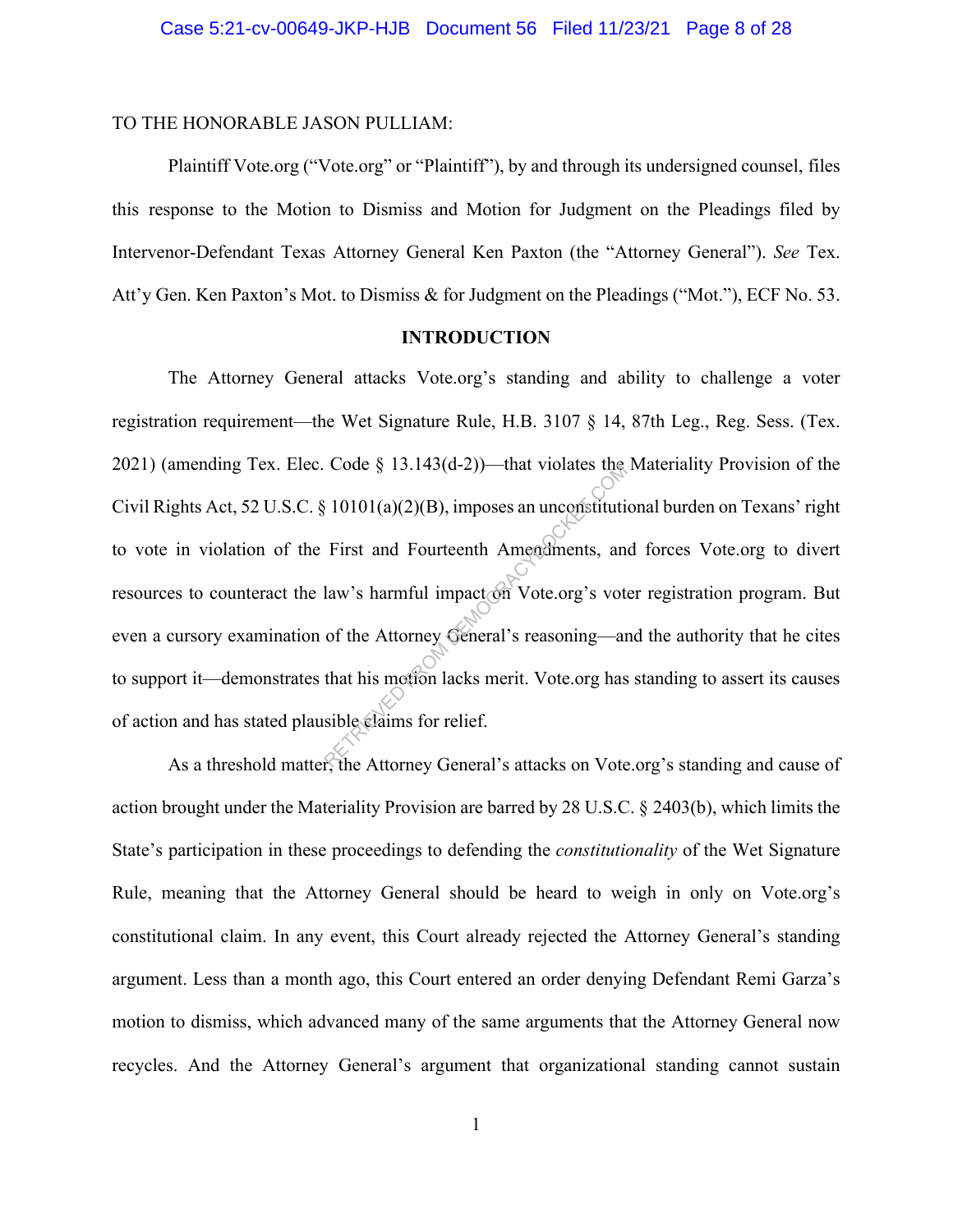#### Case 5:21-cv-00649-JKP-HJB Document 56 Filed 11/23/21 Page 9 of 28

constitutional claims under Section 1983 has also been previously contemplated and roundly rejected by courts in this district and beyond.

Similarly unsustainable is the Attorney General's argument that Vote.org's claim under the Materiality Provision fails as a matter of law because Vote.org did not allege racial discrimination. The text of the provision imposes no such requirement, and the precedent upon which the Attorney General relies pertains to a different provision entirely. As for the Attorney General's contention that the Materiality Provision confers no private right of action, it is squarely at odds with congressional intent, the parallel language between the Materiality Provision and other statutes recognized as containing private rights of action, and courts' repeated recognition of private rights of action under the Civil Rights Act, including an opinion from another court in this district which previously rejected the Attorney General's exact argument. *See Tex. Democratic Party v. Hughs*, 474 F. Supp. 3d 849, 856 (W.D. Tex. 2020), *rev'd on other grounds*, 860 F. App'x 874 (5th Cir. 2021). Thus, the Attorney General's attacks on Vote.org's statutory claim—even if they were properly before the court (and they are not)—are unfounded. wate rights of action, and courts' repeated<br>hts Act, including an opinion from anoth<br>rney General's exact argument. See Tex.<br>V.D. Tex. 2020), rev'd on other grounds<br>General's attacks on Vote.org's statutor<br>in they are not)

As for the Attorney General's defense of the Wet Signature Rule's constitutionality (and attack on Vote.org's *Anderson-Burdick* claim), it simply assumes that the law poses no burden, ignoring the reality that millions of Texans do not own printers or are unable to easily travel to sign voter registration forms in person. Significantly more Texans, however, own smart phones, and many were able to use them to complete their registration forms using Vote.org's registration web application, before the Wet Signature Rule was imposed. Complaint ("Compl.")  $\P$ [17, 19, ECF No. 1. In any event, it would be procedurally improper to accept the Attorney General's version of the facts over Vote.org's at this stage in the proceedings. Finally, the Attorney General's implausible justifications for the Rule—including a supposed interest in preventing voter fraud,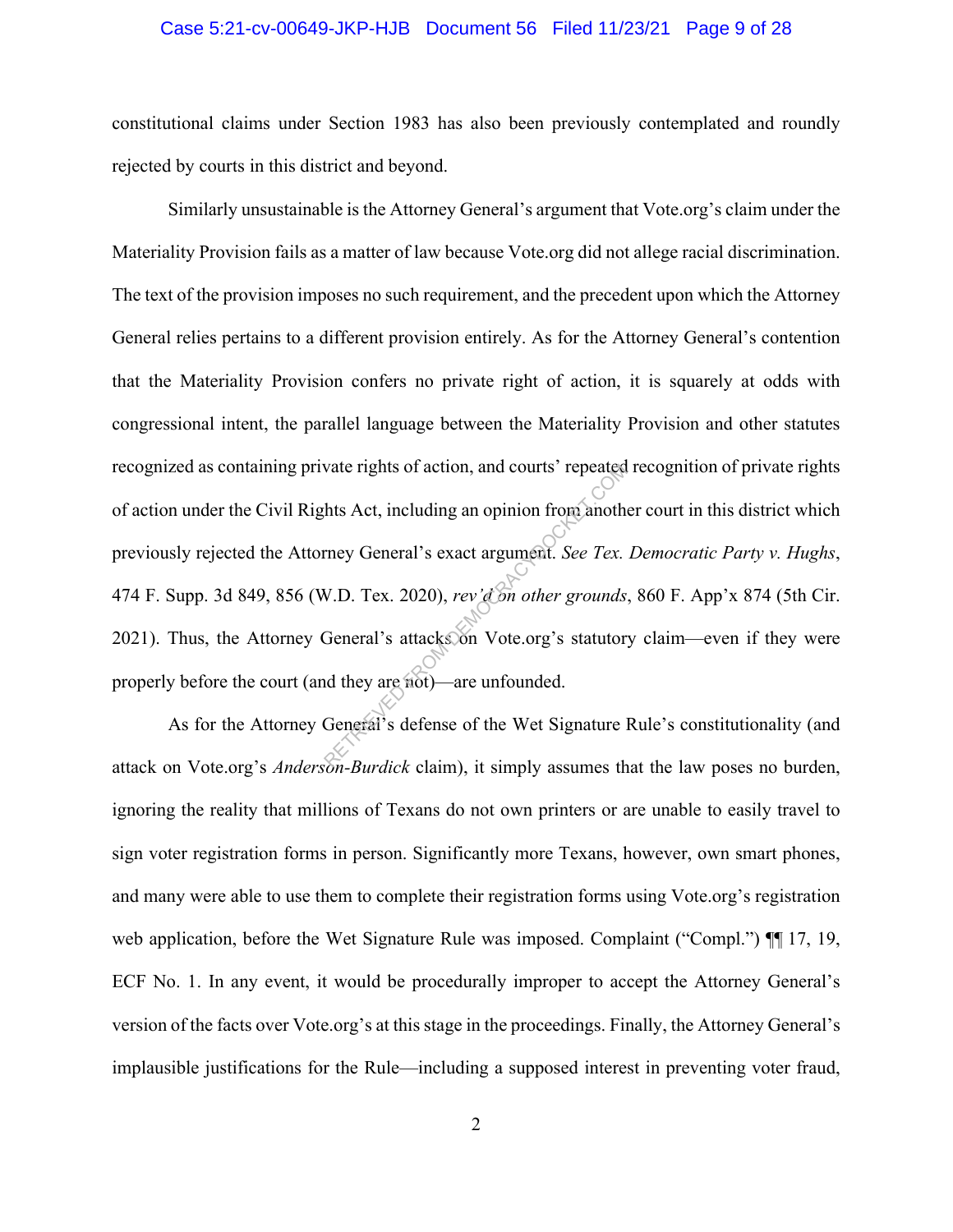#### Case 5:21-cv-00649-JKP-HJB Document 56 Filed 11/23/21 Page 10 of 28

and, remarkably, maintaining the "solemnity of voter registration"—are not only similarly premature, they also fail to establish an adequate state interest under *Anderson-Burdick* and ultimately reenforce that the Rule is immaterial to voter eligibility and plainly violates Section 10101 of the Civil Rights Act.

#### **ARGUMENT**

#### **I. The Attorney General's motion is improper under 28 U.S.C. § 2403(b).**

The Attorney General's motion to dismiss and for judgment on the pleadings is improper because he advances arguments far beyond the limited scope of issues permitted under 28 U.S.C. § 2403(b), which provides the basis for the State's participation in this action.

Under Section 2403(b), a State may intervene in certain cases only "for presentation of evidence, if evidence is otherwise admissible in the case, and *for argument on the question of constitutionality*." 28 U.S.C. § 2403(b) (emphasis added). As such, an intervening State's participation under Section 2403(b) cannot exceed the scope of defending the law's constitutionality. *See, e.g.*, *Nash v. Chandler*, 848 F.2d 567, 574 (5th Cir. 1988) (explaining that Section 2403(b) permits the State to intervene "solely for the purpose of defending the constitutionality of a state statute"); *Vietnamese Fishermen's Ass'n v. Knights of Ku Klux Klan*, 543 F. Supp. 198, 215 n.17 (S.D. Tex. 1982) ("The scope of this statutory intervention is limited to presenting evidence and arguments in support of the constitutionality of the statute."). (b), a State may intervene in certain case<br>erwise admissible in the case, and *for c*<br>C. § 2403(b) (emphasis added). As st<br>n 2403(b) cannot exceed the scope<br>Vash v. Chandler, 848 F.2d 567, 574 (5tl<br>he State to intervene "

True to Section 2403's plain text, when States have intervened under that statute, courts have rejected their participation in motions practice that goes beyond the limited issue of a challenged statute's constitutionality. *See, e.g.*, *Deja Vu of Cincinnati, L.L.C. v. Union Twp. Bd. of Trs.*, 411 F.3d 777, 796–97 (6th Cir. 2005) (declining to review preliminary injunction order where constitutionality of statute was not at issue); *Blair v. Shanahan*, 38 F.3d 1514, 1522 (9th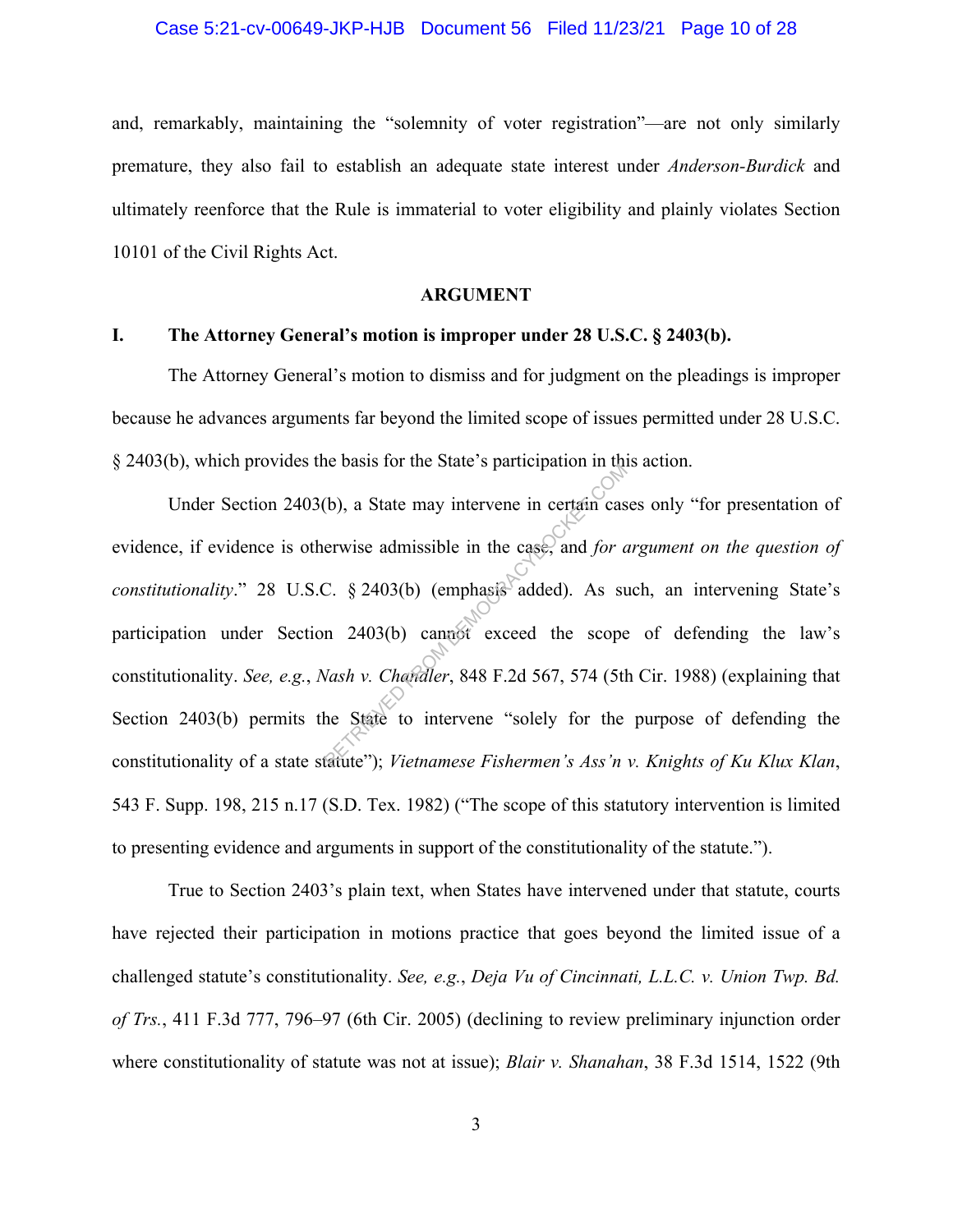#### Case 5:21-cv-00649-JKP-HJB Document 56 Filed 11/23/21 Page 11 of 28

Cir. 1994) (finding that Section 2403(b) "does not allow a State standing to participate in a motion where questions of constitutionality are not among the issues argued").

Here, the Attorney General's entire motion to dismiss and much of his motion for judgment on the pleadings are unrelated to the Wet Signature Rule's constitutionality. The arguments that he advances in support of his motion to dismiss are premised entirely on standing grounds—a quintessential procedural issue unrelated to the merits—and therefore barred by Section 2403(b). *See Freedom from Religion Found. v. Cong. of U.S.*, No. 07-cv-356-SM, 2008 WL 3287225, at \*8 (D.N.H. Aug. 7, 2008) (declining to hear intervening state's arguments on court's jurisdiction and plaintiffs' standing). And Section 2403(b) similarly bars several of the Attorney General's arguments in support of his motion for judgment on the pleadings that addresses Vote.org's statutory, rather than constitutional, claim. The Attorney General's motion to dismiss and most of his motion for judgment on the pleadings should be denied on this basis alone. nd Section 2403(b) similarly bars severed<br>s motion for judgment on the pleading<br>utional, claim. The Attorney General's m<br>the pleadings should be denied on this ba<br>ng.<br>already held that Vote.org has suffer<br>I standing.<br>ion 2

#### **II. Vote.org has standing.**

### **A. This Court has already held that Vote.org has suffered an injury sufficient to confer Article III standing.**

Even assuming Section 2403(b) permits the Attorney General to challenge Vote.org's standing, this Court has already held that Vote.org has sufficiently alleged an injury in fact, Order Denying Mot. to Dismiss ("Order") 5, ECF No. 49—which is the same (and only) element of Article III standing that the Attorney General challenges here. Mot. 4-8; *see also Lujan v. Defs. of Wildlife*, 504 U.S. 555, 560–61 (1992). <sup>1</sup> It is well settled that an organization can satisfy the injury

<sup>&</sup>lt;sup>1</sup> Though the Attorney General also asserts that "a court order that affects only a limited slate of County Defendants will not redress a statewide harm," Mot. 4, such a threadbare assertion is insufficient to raise a challenge to redressability. *United States v. Green*, 964 F.2d 365, 371 (5th Cir. 1992) (noting that the failure to provide legal or factual analysis constitutes waiver of an issue). In any event, Vote.org filed suit against the registrars of the four counties in which Vote.org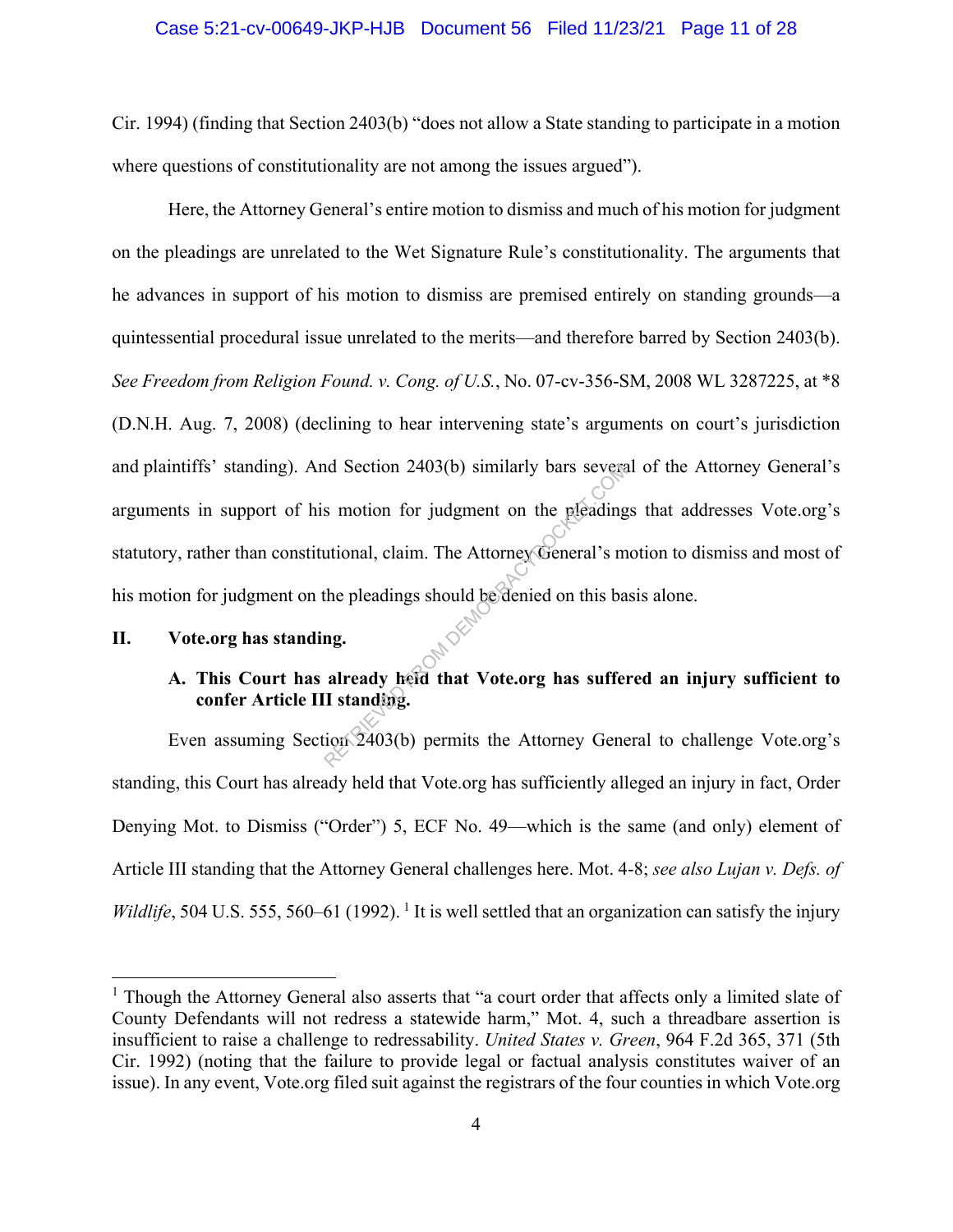#### Case 5:21-cv-00649-JKP-HJB Document 56 Filed 11/23/21 Page 12 of 28

requirement "by alleging that it must divert resources from its usual activities in order to lessen the challenged restriction's harm to its mission." *Lewis v. Hughs*, 475 F. Supp. 3d 597, 612 (W.D. Tex. 2020) (citing *Havens Realty Corp. v. Coleman*, 455 U.S. 363, 379 (1982)). And as this Court explained, Vote.org "sufficiently alleges its injury in fact is the additional time, effort, and money expended to 'redesign its Texas voter registration programs.'" Order 3 (quoting Compl. ¶ 20).

Without acknowledging the Court's prior order, the Attorney General advances various arguments that are irreconcilable with the Court's holding and meritless on their own terms. First, the Attorney General contends that Vote.org has not "plausibly allege[d]" that "HB 3107 makes its activities more difficult." Mot. 5 (emphasis omitted). But that is untrue. Again, as this Court has already found, "Plaintiff's complaint sufficiently alleges its injury in fact is the additional time, effort, and money expended to 'redesign its Texas voter registration programs.'" Order 3 (quoting Compl. ¶ 20). Because Vote.org had to expend those resources, it also had to divert resources from both national operations and operations in other states and had to employ new tactics and use new, "less effective," tools to "achiev[e] its voter registration goals" in Texas. Compl. ¶ 20. Mot. 5 (emphasis omitted). But that is<br>  $\degree$  s complaint sufficiently alleges its mjury<br>
to 'redesign its Texas voter registration p<br>
org had to expend those resources, it also<br>
operations in other states and had to emp<br>

The Attorney General also claims that there is no "direct conflict between the defendant's conduct and the organization's mission." Mot. 5 (emphasis omitted) (quotation omitted). Again, this is inaccurate. As the Complaint alleges, Vote.org's mission to register voters and engage in get-out-the-vote efforts is undermined by the Wet Signature Rule because it creates an unnecessary hurdle for eligible Texans to register and, therefore, to vote. *See* Compl. ¶ 36. And the Wet Signature Rule further conflicts with Vote.org's mission to "use technology to simplify political engagement, increase voter turnout, and strengthen American democracy" because it "effectively

introduced the e-signature function of its web application. Compl. ¶ 18. An injunction against these county registrars will redress Vote.org's injuries.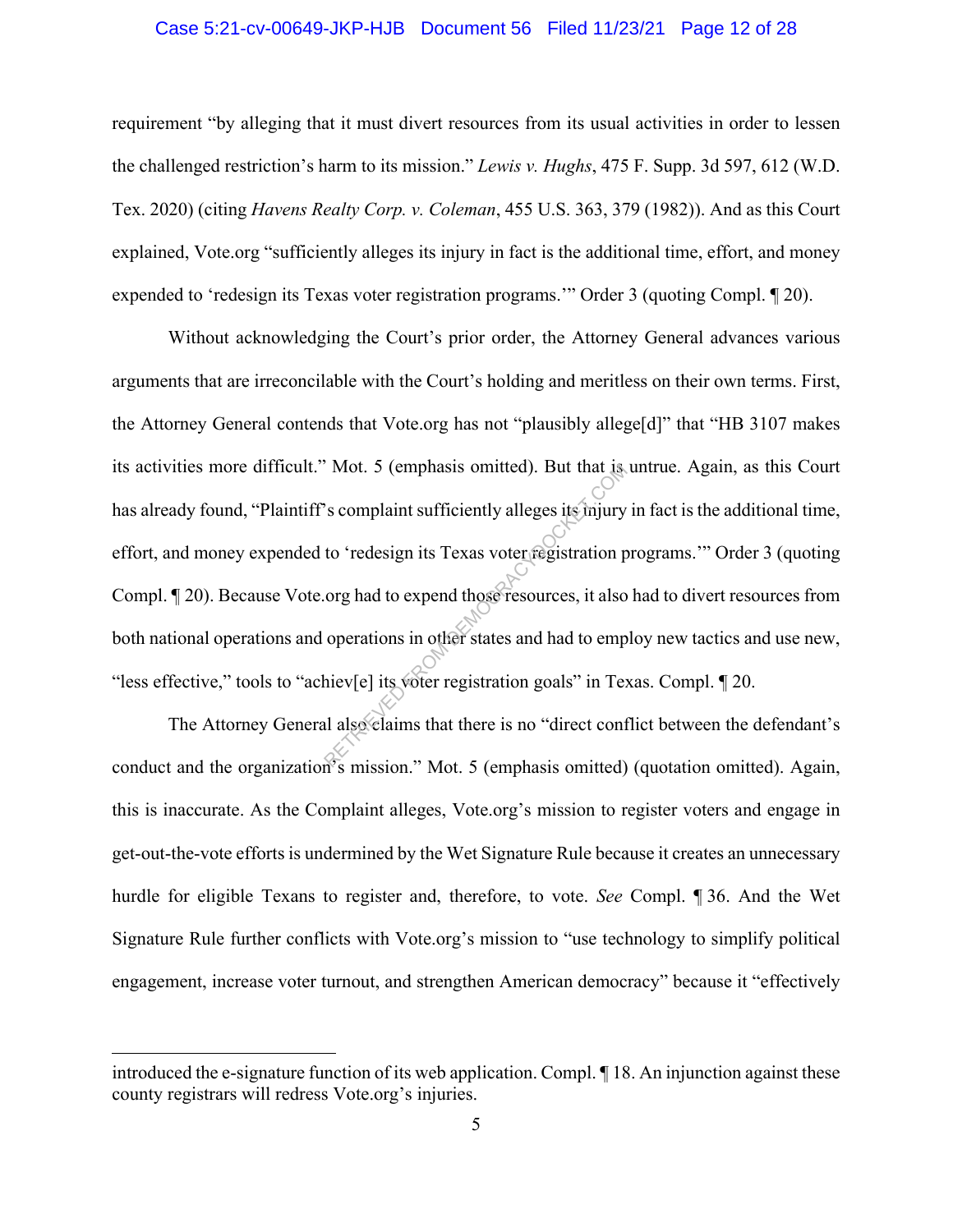#### Case 5:21-cv-00649-JKP-HJB Document 56 Filed 11/23/21 Page 13 of 28

ended Vote.org's use of the e-signature function included in its voter registration web application" and forced Vote.org to use more expensive and less effective tools to "achiev[e] its voter registration goals." *Id.* ¶¶ 17, 19–20.

To suggest otherwise, the Attorney General relies upon out-of-circuit precedent that has no factual parallel to this case. *See* Mot. 6 (citing *Nat'l Treasury Emps. Union v. United States*, 101 F.3d 1423, 1430 (D.C. Cir. 1996)). While the court in *National Treasury Employees Union* found that "speculative conclusion[s]" about the implementation of a challenged statute were insufficient to create conflict with a union's mission, 101 F.3d at 1430, here the Wet Signature Rule has *already*  frustrated Plaintiff's mission and will continue to do so in the future. *See, e.g.*, Compl. ¶¶ 19-20, 36. The Attorney General is wrong to suggest that a plaintiff must allege that a law "*prohibits* its activities" to establish this element of standing, nor is it required to "identif[y] any specific projects that [it] had to put on hold or otherwise curtail in order to respond to" the law's restrictions. Mot. 6-7 (emphasis added) (quoting *N.A.A.C.P. v. City of Kyle*, 626 F.3d 233, 238 (5th Cir. 2010)). and will continue to do so in the future<br>wrong to suggest that a plaintiff must all<br>ement of standing, nor is it required to "id<br>r otherwise curtail in order to respond to"<br>ng  $N.A.A.C.P.$   $v_c$  City of Kyle, 626 F.3d 2<br>cuit h

In fact, the Fifth Circuit has previously rejected the Attorney General's exact reasoning, explaining that the very quoted remark the Attorney General uses "was not a heightening of the *Lujan* standard, but an example of how to satisfy it by pointing to a non-litigation-related expense." *OCA-Greater Houston v. Texas*, 867 F.3d 604, 612 (5th Cir. 2017). Fifth Circuit precedent requires only that a plaintiff show that it diverted resources to "counteract the defendant's conduct," which "'perceptibly impaired' the organization's ability to provide its 'activities—with the consequent drain on the organization's resources . . . .'" *City of Kyle*, 626 F.3d at 238. Vote.org has done that.

Organizational plaintiffs, furthermore, are not required show that their "staff has 'stopped everything else' in order to 'counter defendant's conduct.'" Mot. 7 (quoting *La. ACORN Fair Hous. v. LeBlanc*, 211 F.3d 298, 305 (5th Cir. 2000)). The language that the Attorney General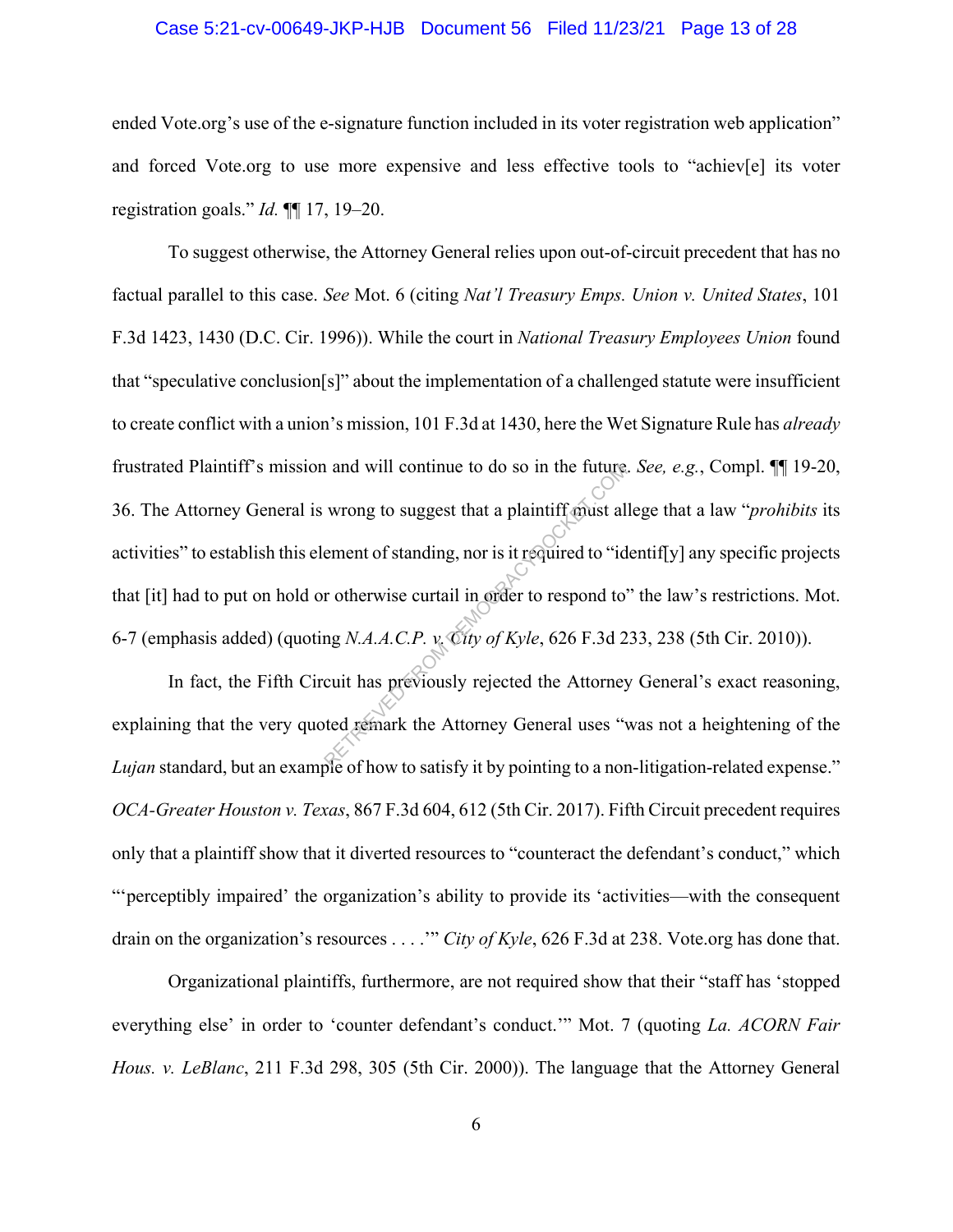#### Case 5:21-cv-00649-JKP-HJB Document 56 Filed 11/23/21 Page 14 of 28

relies upon in *LeBlanc* was merely providing an example, from a decision in another circuit, of an instance where a plaintiff had established standing on a diversion of resources theory—it was not articulating a required baseline. *See* 211 F.3d at 305. Indeed, the Fifth Circuit has reaffirmed that an organizational plaintiff's injury "need not be substantial" or even "measure more than an 'identifiable trifle.'" *OCA-Greater Houston*, 867 F.3d at 612 (quoting *ACORN*, 178 F.3d at 358).

Finally, the Attorney General's assertion that "the alleged effects of HB 3107 on Plaintiff's activities are not injuries in fact" is divorced from reality. Mot. 8. The Wet Signature Rule precluded Vote.org from using the e-signature function it created for use in Texas. Compl. ¶ 27. Not only that, the diversion of resources caused by the effective termination of Vote.org's esignature function *itself* is an injury. The existence of other limitations on organizational standing—such as insufficient diversion of resources "based on hypothetical future harm that is not certainly impending," *Clapper v. Amnesty Int'l USA*, 568 U.S. 398, 402 (2013)—does not undermine any of Vote.org's stated injuries. Vote.org has pleaded sufficient facts to demonstrate an injury in fact, as this Court has already held. The Court should adopt the same reasoning here. an injury. The existence of other liventian injury. The existence of other livent<br>entropy. The existence of other livent<br>entropy. Amnesty Interval USA, 568 U.S.<br>s stated injuries. Vote.org has pleaded surt has already held

### **B. The Attorney General's theory of statutory standing contradicts established precedent.**

The Attorney General also advances the radical theory that a plaintiff cannot assert organizational standing in claims arising under 42 U.S.C. § 1983. As an initial matter, courts within this Circuit have explicitly rejected this argument, recognizing that organizational plaintiffs "have standing to sue for voting rights violations using Section 1983." *Tex. All. for Retired Ams. v. Hughs*, 489 F. Supp. 3d 667, 685 (S.D. Tex. 2020).

Accordingly, courts—including in the Western District of Texas—routinely recognize that plaintiffs have organizational standing to bring Section 1983 claims based on diversions of resources. *See, e.g.*, *Tex. Democratic Party v. Hughs*, 474 F. Supp. 3d 849, 856 (W.D. Tex. 2020),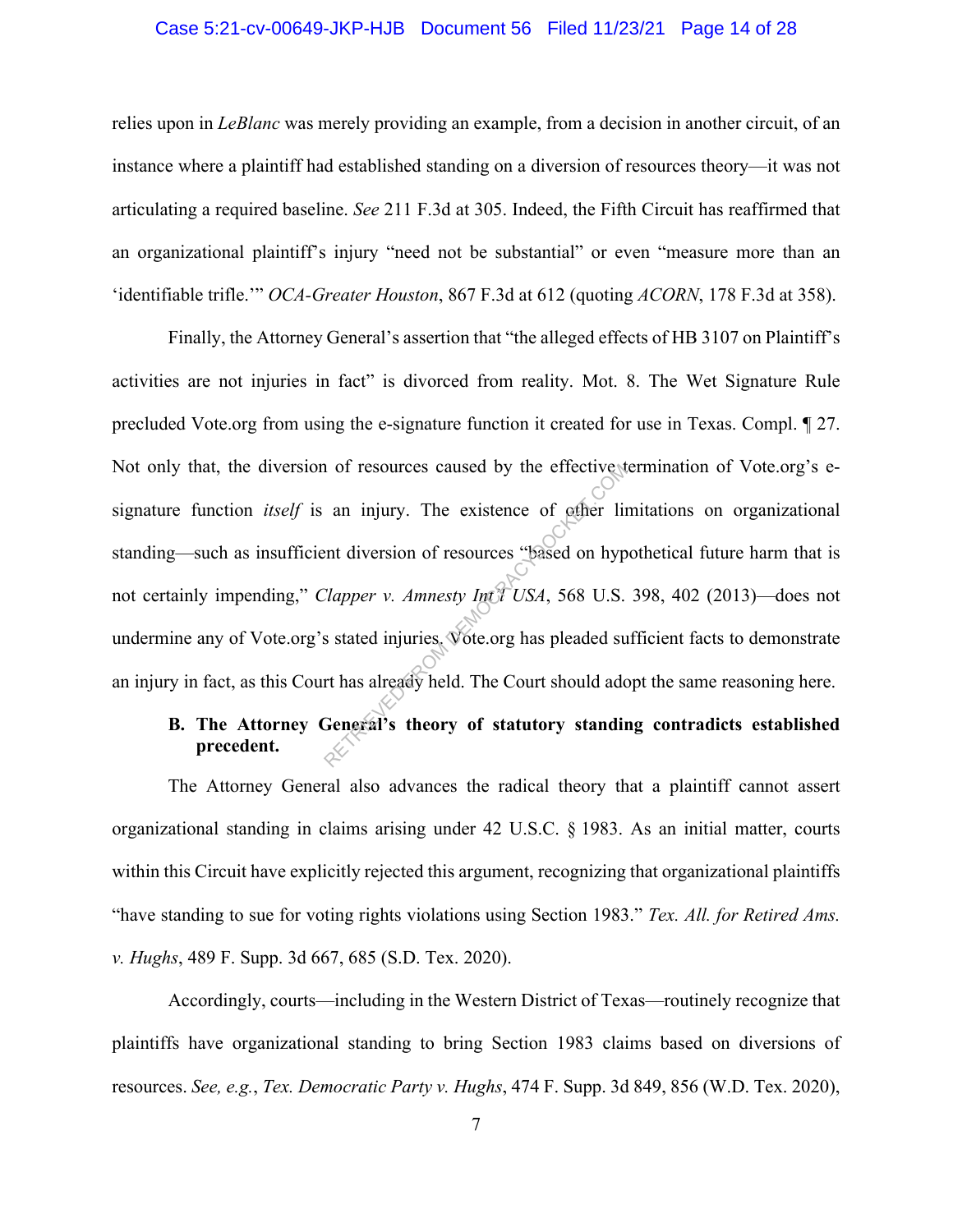#### Case 5:21-cv-00649-JKP-HJB Document 56 Filed 11/23/21 Page 15 of 28

*rev'd on other grounds*, 860 F. App'x 874 (5th Cir. 2021); *Ga. Coal. for People's Agenda, Inc. v. Kemp*, 347 F. Supp. 3d 1251, 1258 (N.D. Ga. 2018); *Inclusive Cmtys. Project, Inc. v. Tex. Dep't of Hous. & Cmty. Affs.*, 749 F. Supp. 2d 486, 496 (N.D. Tex. 2010). And in *OCA-Greater Houston*, the Fifth Circuit found that plaintiffs had organizational standing to challenge a law under Section 208 of the Voting Rights Act, *see* 867 F.3d at 612, a claim they asserted both directly and through Section 1983. *See OCA-Greater Houston v. Texas*, No. 1:15-CV-00679-RP, 2016 WL 9651777, at \*1 (W.D. Tex. Aug. 12, 2016).

The Attorney General's reliance on *Coon v. Ledbetter*, 780 F.2d 1158, 1160 (5th Cir. 1986), is of no help to him either. There, the court considered whether a man's wife and daughter could recover under Section 1983 for the violation of the man's rights. *Id*. It held that the daughter could recover because she "made the proof of personal loss required" but the wife did not. *Id.* at 1161. *Coon* did not upend organizational standing.; indeed, to the extent *Coon* is relevant, it supports Vote.org's standing because it too has shown the requisite "personal harm." The rest of the Attorney General's cases similarly do not concern organizations or their standing to assert claims under Section 1983. There, the court considered whether<br>1983 for the violation of the man's rights<br>made the proof of personal foss required<br>organizational standing.; indeed, to the<br>g because it too has shown the requisite<br>s similarly do not c

### **III.** Vote.org has stated a cause of action under the Materiality Provision.

A plain reading of the Materiality Provision's text establishes that, to state a claim under 52 U.S.C. § 10101(a)(2)(B), a plaintiff must show: (1) the defendant was "acting under color of law"; (2) the defendant "den[ied] the right to vote" to "any individual"; (3) "because of an error or omission on any record or paper relating to any application, registration, or other act requisite to voting"; and (4) the "error or omission is not material in determining whether such individual is qualified under State law to vote in such election." *Id*. Vote.org pleaded sufficient facts to establish these elements—something the Attorney General does not, and cannot, dispute. *See* Mot. 11.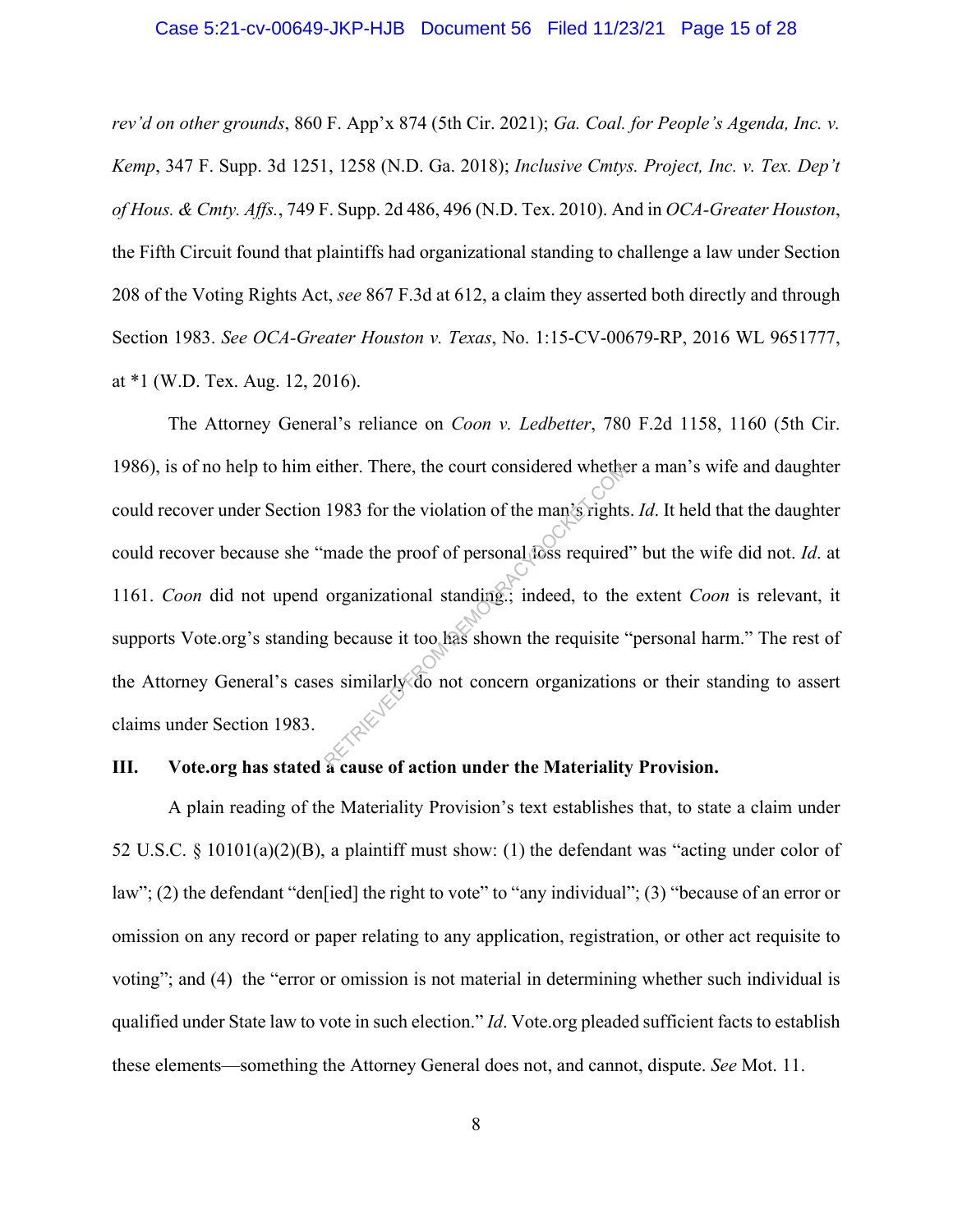#### Case 5:21-cv-00649-JKP-HJB Document 56 Filed 11/23/21 Page 16 of 28

While the Attorney General argues that Vote.org must demonstrate racial discrimination, the text of the Materiality Provision says no such thing. On the contrary, it provides that "no person acting under color of law" may disenfranchise "*any* individual" on technical grounds. 52 U.S.C. § 10101(a)(2)(B) (emphasis added). Injecting a requirement to show racial discrimination would render the word "any" meaningless. *Young v. UPS, Inc.*, 135 S. Ct. 1338, 1352 (2015) ("We have long held that a statute ought, upon the whole, to be so construed that, if it can be prevented, no clause is rendered superfluous, void, or insignificant." (quotations omitted)). Furthermore, because "courts must presume that a legislature says in a statute what it means and means in a statute what it says there," it would be inappropriate for this Court to insert an additional barrier to enforcement that Congress elected not to include in the first instance. *Conn. Nat'l Bank v. Germain*, 503 U.S. 249, 253–54 (1992).

Finding no racial discrimination requirement in the Materiality Provision itself, the Attorney General invokes precedent addressing other statutory provisions not at issue in this lawsuit. Mot. 11. For example, he suggests that *Kirksey v. City of Jackson*, 663 F.2d 659 (5th Cir. 1981), requires discriminatory intent for Materiality Provision claims, Mot. 11, but *Kirksey*  involved Section 2 of the Voting Rights Act, not the Materiality Provision. *Id*. at 664. And *Kirksey*  relied on *City of Mobile v. Bolden*, 446 U.S. 55 (1980), which was similarly concerned only with Section 2 of the Voting Rights Act and the Fourteenth and Fifteenth Amendments. *Id*. at 58-69, 60–61. Thus, neither case can provide support for the Attorney General's position.<sup>2</sup> ppropriate for this Court to insert an additional<br>include in the first instance. Conn. Nat'le<br>liserimination requirement in the Mate<br>orecedent addressing other statutory pro<br>le, he suggests that Kirksey v. City of Jac<br>ory

<sup>2</sup> The only other authority the Attorney General cites is the district court opinion in *Broyles v. Texas*, 618 F. Supp. 2d 661 (S.D. Tex. 2009). That case did concern the Materiality Provision but the district court's analysis is deeply flawed. It conducted no serious analysis of the Materiality Provision itself. *Id*. at 697. Instead, it simply cited *Kirksey* to conclude that an allegation of racial discrimination is required for a Materiality Provision claim. But as discussed, neither *Kirksey* nor *Bolden* stands for that proposition. And without *Broyles*' rote quotation from those cases, there is nothing left to support its holding. The Court should not follow it.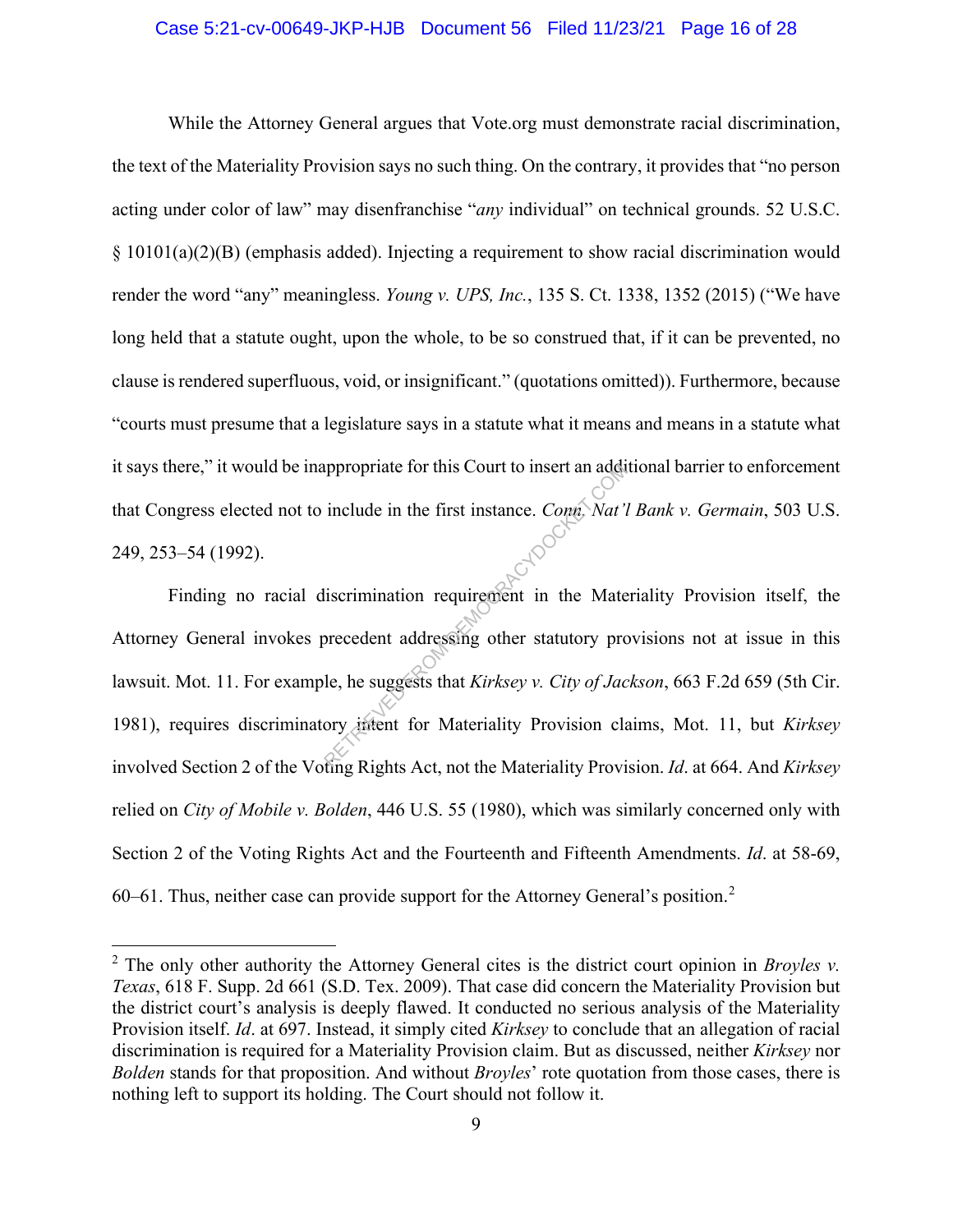#### Case 5:21-cv-00649-JKP-HJB Document 56 Filed 11/23/21 Page 17 of 28

A more appropriate comparator to the Materiality Provision, 52 U.S.C. § 10101(a)(2)(B), is the provision situated immediately above it in the U.S. Code: 52 U.S.C. § 10101(a)(2)(A), which requires that the same "standards, practices, or procedures" be applied to all persons "within the same county, parish, or other similar political subdivision" who are qualified to vote. Like the Materiality Provision, it applies to any "person acting under color of law" and makes no explicit mention of any race discrimination requirement. At least one court has held that Section 10101(a)(2)(A) has no race discrimination requirement. *See Frazier v. Callicutt*, 383 F. Supp. 15, 20 (N.D. Miss. 1974) ("[I]n a proper case, [Section  $10101(a)(2)(A)$ ] may be applied to prohibit discrimination on non-racial as well as racial grounds."). If the Court reaches this argument which is, as discussed, outside the proper scope of the Attorney General's participation here—it should give effect to the plain language of the Materiality Provision and similarly reject the Attorney General's attempt to impose a racial discrimination requirement here. I as well as racial grounds."). If the Compare of the Attorney Germination lain language of the Materiality Provision to impose a racial discrimination requirer ay enforce the Materiality Provision.<br>Solution of the Materia

#### **IV. Private plaintiffs may enforce the Materiality Provision.**

Courts have long recognized that Materiality Provision can be enforced by private parties. *See, e.g.*, *Hughs*, 474 F. Supp. 3d at 858 (finding implied right of action and collecting cases). While the Attorney General attempts to reverse this trend, his argument misreads the statute, legislative history, and precedent. To determine whether the Materiality Provision confers an implied right of action the court must "interpret the statute Congress has passed to determine whether it displays an intent to create not just a private right but also a private remedy." *Alexander v. Sandoval*, 532 U.S. 275, 286 (2001). The search "for Congress's intent" begins "with the text and structure" of the statute. *Id.* at 288. Critical to this textual analysis is the statutory presence of "rights-creating" language, defined as language aimed at protecting individuals from harm, rather than text whose focus is the restriction of government power. *Id.* at 288–89.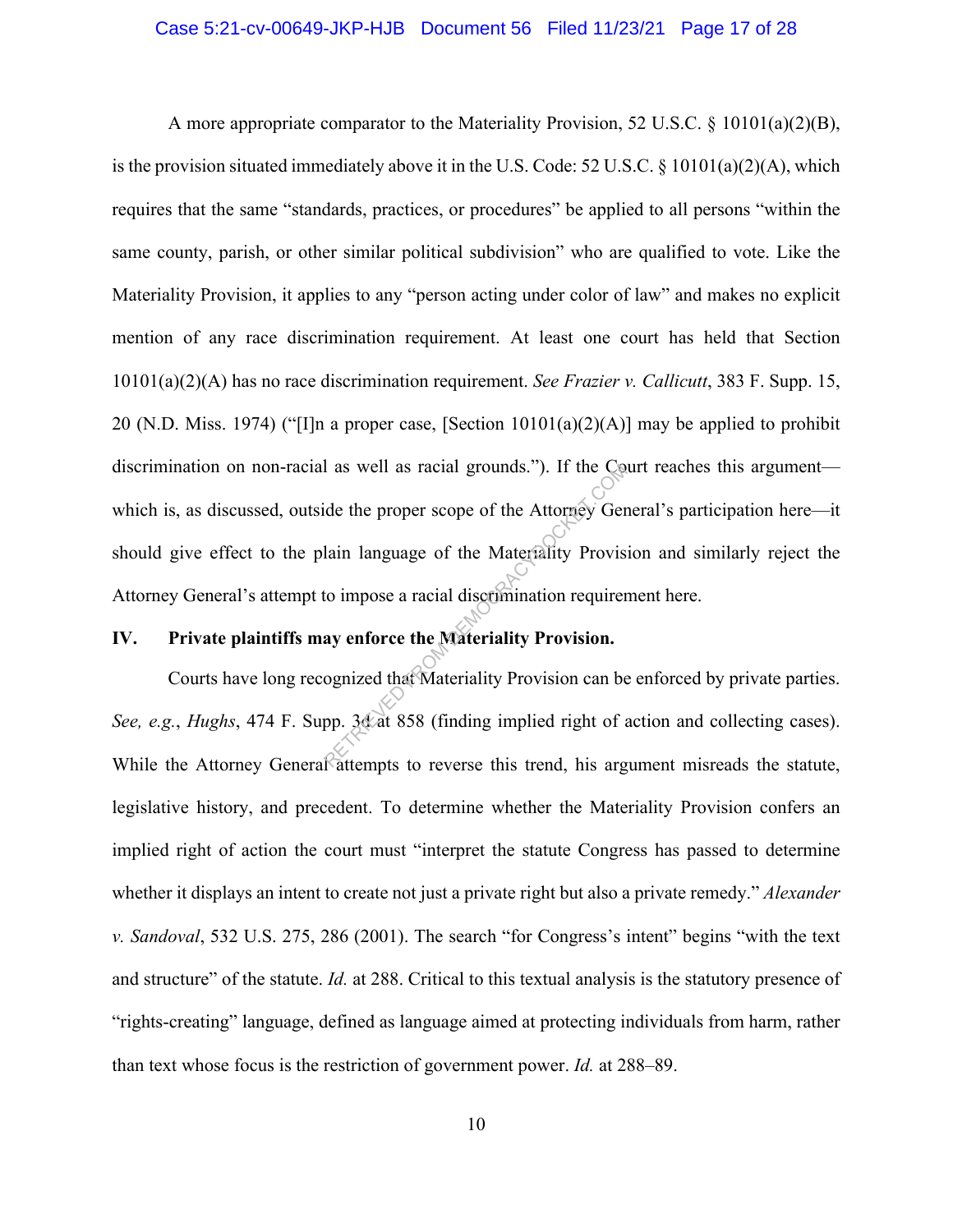#### **A. The Materiality Provision confers an implied private right of action.**

The Materiality Provision explicitly creates private rights and duties, providing: "No person acting under color of law shall . . . deny the right of any individual to vote in any election because of an error or omission on any record or paper relating to any application, registration, or other act requisite to voting . . . ." 52 U.S.C. § 10101(a)(2)(B). This provision directly parallels the language in Title VI and Title IX, which the Supreme Court has held creates a private right of action. *See Cannon v. Univ. of Chi.*, 441 U.S. 677, 703 (1979).

As the Court has explained, Title VI's dictate that "*No person* in the United States *shall* . . . be subjected to discrimination" and Title IX's "*No person* in the United States *shall*, on the basis of sex, . . . be subjected to discrimination," are quintessential examples of "explicit 'right- or dutycreating language" that imply Congressional intent "to create a private right of action." *Gonzaga Univ. v. Doe*, 536 U.S. 273, 284 n.3-4 (2002) (quoting *Cannon*, 441 U.S. at 690-93, n.13). That is so because Title VI and Title IX set out to protect *individuals* from government encroachment, rather than simply define the boundaries of government action. The Materiality Provision does the same thing: it aims to protect individuals from disenfranchisement. Given the parallels between the Materiality Provision and Title VI and in Title IX, "[i]t is immediately clear that the 'rightscreating' language so critical to the Court's analysis in" prior cases is present here. *Sandoval*, 532 U.S. at 288. Scrimination," are quintessential example<br>Scrimination," are quintessential example<br>284 n.3-4 (2002) (quoting *Cannon*, 441 l<br>le IX set out to protect *individuals* from<br>boundaries of government action. The M<br>ct individual

Other statutory provisions suggest a congressional intent to afford a private right of action. For example, Congress later added language to another section in the same title to give both "the Attorney General *or an aggrieved person*" certain remedies when bringing suit "under any statute to enforce the voting guarantees of the fourteenth or fifteenth amendment." 52 U.S.C. § 10302(a), (c) (emphasis added). The Materiality Provision is one such statute, covered by Section 10302,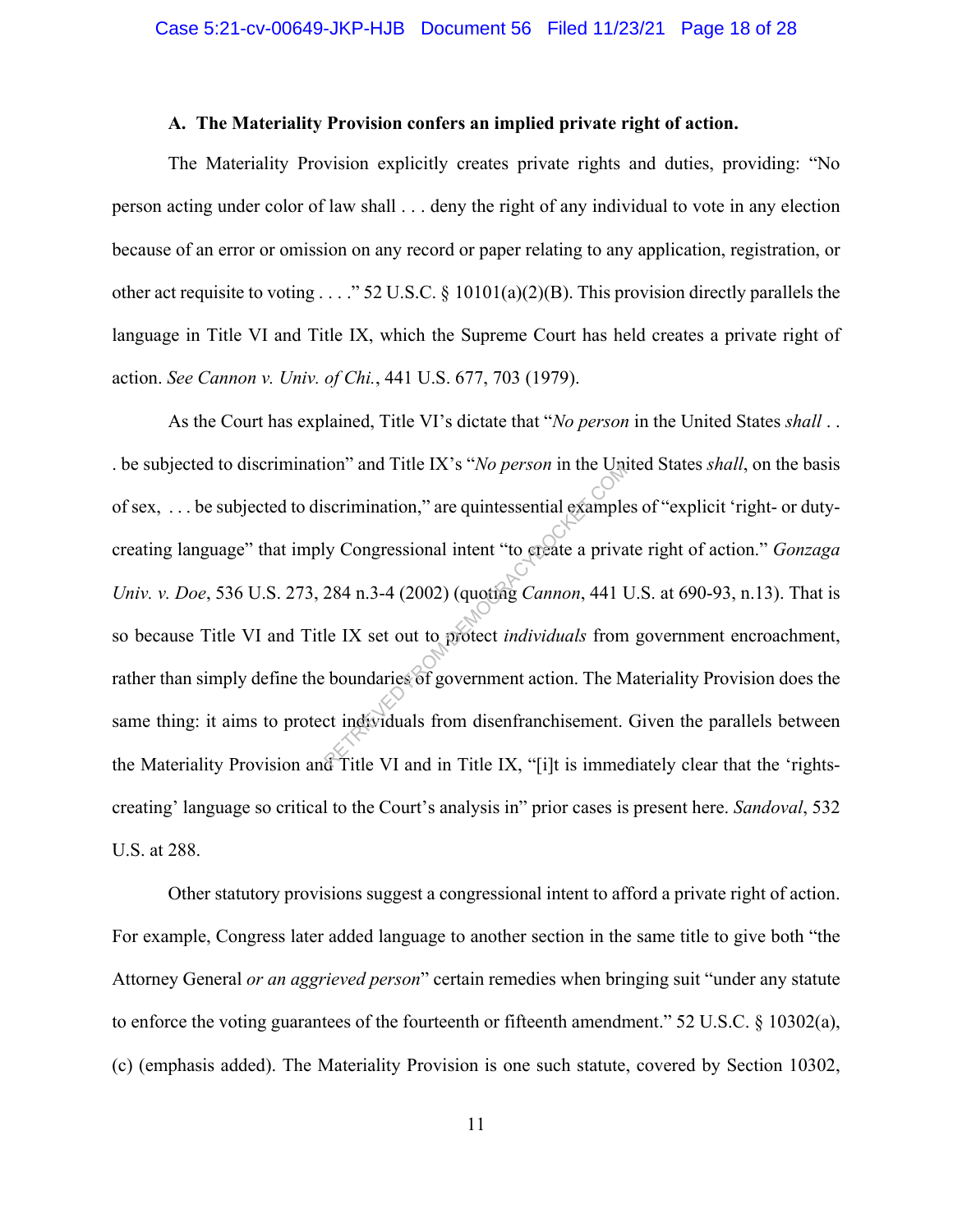#### Case 5:21-cv-00649-JKP-HJB Document 56 Filed 11/23/21 Page 19 of 28

and therefore enforceable by private parties. *See Harper v. Virginia Bd. of Elections*, 383 U.S. 663, 680 (1966) (Black, J., dissenting) (providing Section 10101(a), which includes the Materiality Provision, as an example of "definitive legislation to protect Fourteenth Amendment rights"); *Anderson v. Courson*, 203 F. Supp. 806, 811 (M.D. Ga. 1962) (describing Section 10101(a) as "appropriate enforcement legislation" pursuant to the Fourteenth and Fifteenth Amendments).

Other textual clues point to the same conclusion. *See, e.g.*, 52 U.S.C. § 10310(e) (awarding attorneys fees to "the prevailing party, *other than the United States*," in "any action or proceeding to enforce the voting guarantees of the fourteenth or fifteenth amendment" (emphasis added)). It would be very odd for Congress to provide a remedy to persons other than the Attorney General if those persons could not bring an action in the first place. *See Pub. Citizen v. U.S. Dep't of Justice*, 491 U.S. 440, 454 (1989) ("Where the literal reading of a statutory term would 'compel an odd result,' . . . we must search for other evidence of congressional intent to lend the term its proper scope." (quoting *Green v. Bock Laundry Mach. Co.*, 490 U.S. 504, 509 (1989))). ress to provide a remedy to persons other<br>g an action in the first place. *See Pub. Cit*<br>"Where the literal reading of a statutory<br>for other evidence of congressional inter<br>ock Laundry Mach. Co., 490 U.S. 504, 50<br>weral cou

For these reasons, several courts have already recognized the existence of a private right of action to enforce the Materiality Provision. Indeed, another court in this district recently explained in *Hughs* that the "weight of relevant authority supports the conclusion that [p]laintiffs have a private right of action to sue for violations under [the Materiality Provision]." 474 F. Supp. 3d at 859. And the Eleventh Circuit's decision in *Schwier v. Cox* engaged in a lengthy review of the provision's text, history, and purpose in reaching the same conclusion. *See* 340 F.3d 1284, 1296–97 (11th Cir. 2003). The cases the Attorney General cites to the contrary do not consider any of the above; instead, they assert that there is no private right of action with little or no analysis. For example, *McKay v. Thompson*, 226 F.3d 752 (6th Cir. 2000), did not analyze the availability of a private right of action at all; it merely asserted its conclusion that the Materiality Provision "is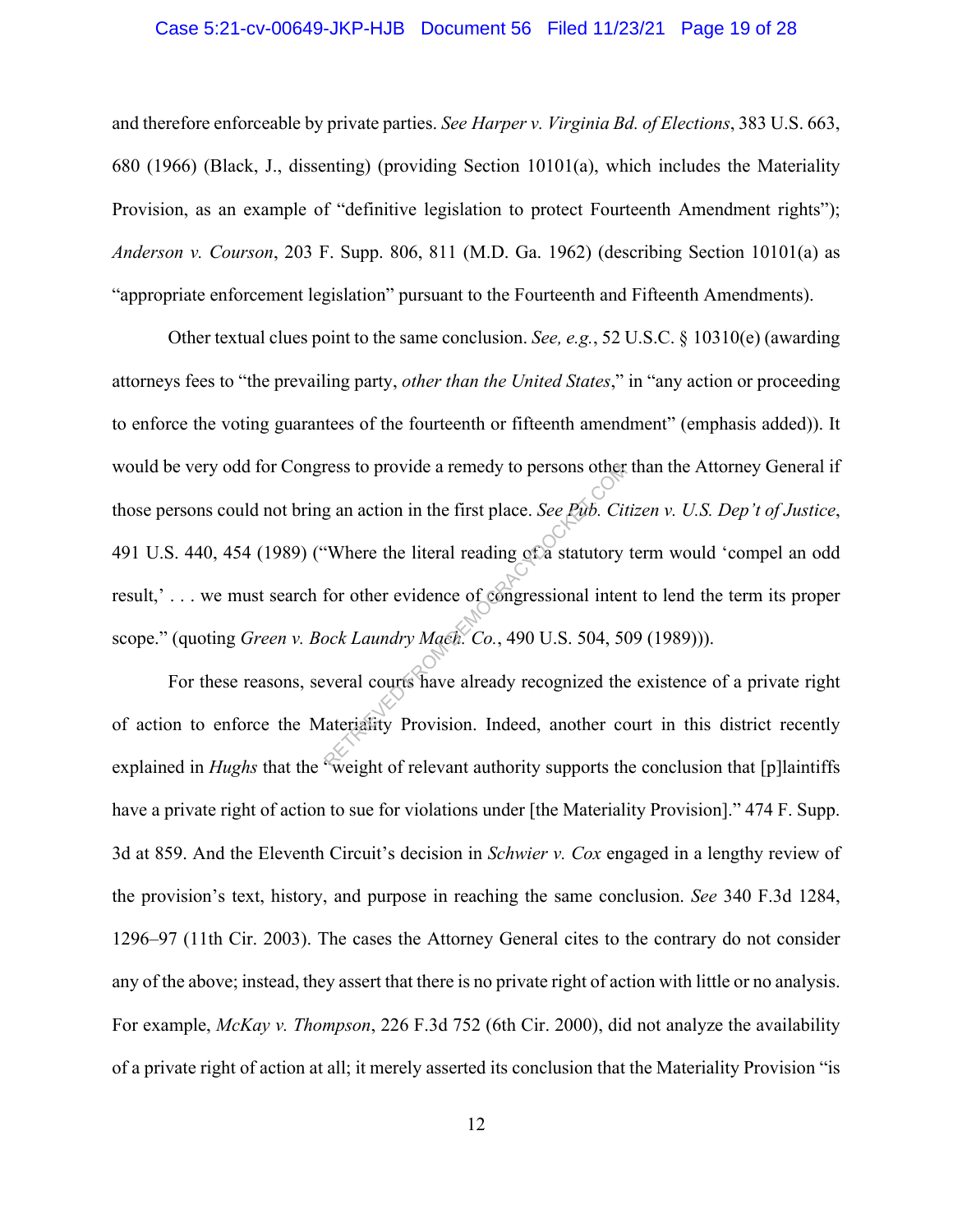#### Case 5:21-cv-00649-JKP-HJB Document 56 Filed 11/23/21 Page 20 of 28

enforceable by the Attorney General, not by private citizens." *Id*. at 756. <sup>3</sup> Instead of looking to a handful of cases that assume their own conclusions, this Court should rely on the thoughtful consideration of the issue in *Schwier* and *Hughs*.

In sum, the text, history, and precedent speak as one: the Materiality Provision creates an implied private right of action.

#### **B. Congress intended to confer a private cause of action.**

The Materiality Provision's long history of private enforcement further demonstrates Congress's intent to create a private right of action. Before Section 10101 was expanded to allow the Attorney General to enforce it, private individuals routinely sued under the statute to protect their voting rights. *See, e.g.*, *Smith v. Allwright*, 321 U.S. 649, 651 (1944); *Chapman v. King*, 154 F.2d 460, 464 (5th Cir. 1946); *Mitchell v. Wright*, 154 F.2d 924, 926 (5th Cir. 1946); *Rice v. Elmore*, 165 F.2d 387, 392 (4th Cir. 1947); *Hughs*, 474 F. Supp. 3d at 858; *see also Schwier*, 340 F.3d at 1295 (noting that from 1871 until 1957, private individuals "could and did enforce the provisions of § [10101] under § 1983") $\&$ Smith v. Allwright, 321 U.S. 649.651 (1<br>46); Mitchell v. Wright, 1548-2d 924, 94th Cir. 1947); Hughs,  $\frac{1}{4}$  T4 F. Supp. 3d a<br>69. Mitchell v. Wright, 1548-2d 924, 94th Cir. 1947); Hughs,  $\frac{1}{4}$  T4 F. Supp. 3d a<br>69.

There is robust evidence that Congress was aware of this legal landscape and intended to adopt it. Discussion of the 1957 amendment in committee described the provision as an *additional*  means of securing the right to vote. The Judiciary Committee explained that the bill's purpose was

<sup>3</sup> The remaining cases the Attorney General cites are similarly perfunctory in their analysis. *See Mixon v. Ohio*, 193 F.3d 389, 406 n.12 (6th Cir. 1999) (addressing availability of private right of action in one sentence in footnote); *Cartagena v. Crew*, No. 1:96-cv-3399, 1996 WL 524394, at \*3 n.8 (E.D.N.Y. Sept. 5, 1996) (same); *Gilmore v. Amityville Union Free Sch. Dist.*, 305 F. Supp. 2d 271, 279 (E.D.N.Y. 2004) (dedicating only one sentence to considering availability of private right of action); *Spivey v. Ohio*, 999 F. Supp. 987, 996 (N.D. Ohio 1998) (same); *McKay v. Altobello*, No. CIV. A. 96-3458, 1996 WL 635987, at \*2 (E.D. La. Oct. 31, 1996) (conclusorily asserting that provision is "enforceable only by the Attorney General, not impliedly, by private persons"); *Willing v. Lake Orion Cmty. Sch. Bd. of Trs.*, 924 F. Supp. 815, 820 (E.D. Mich. 1996) (addressing availability of private right of action in only two sentences).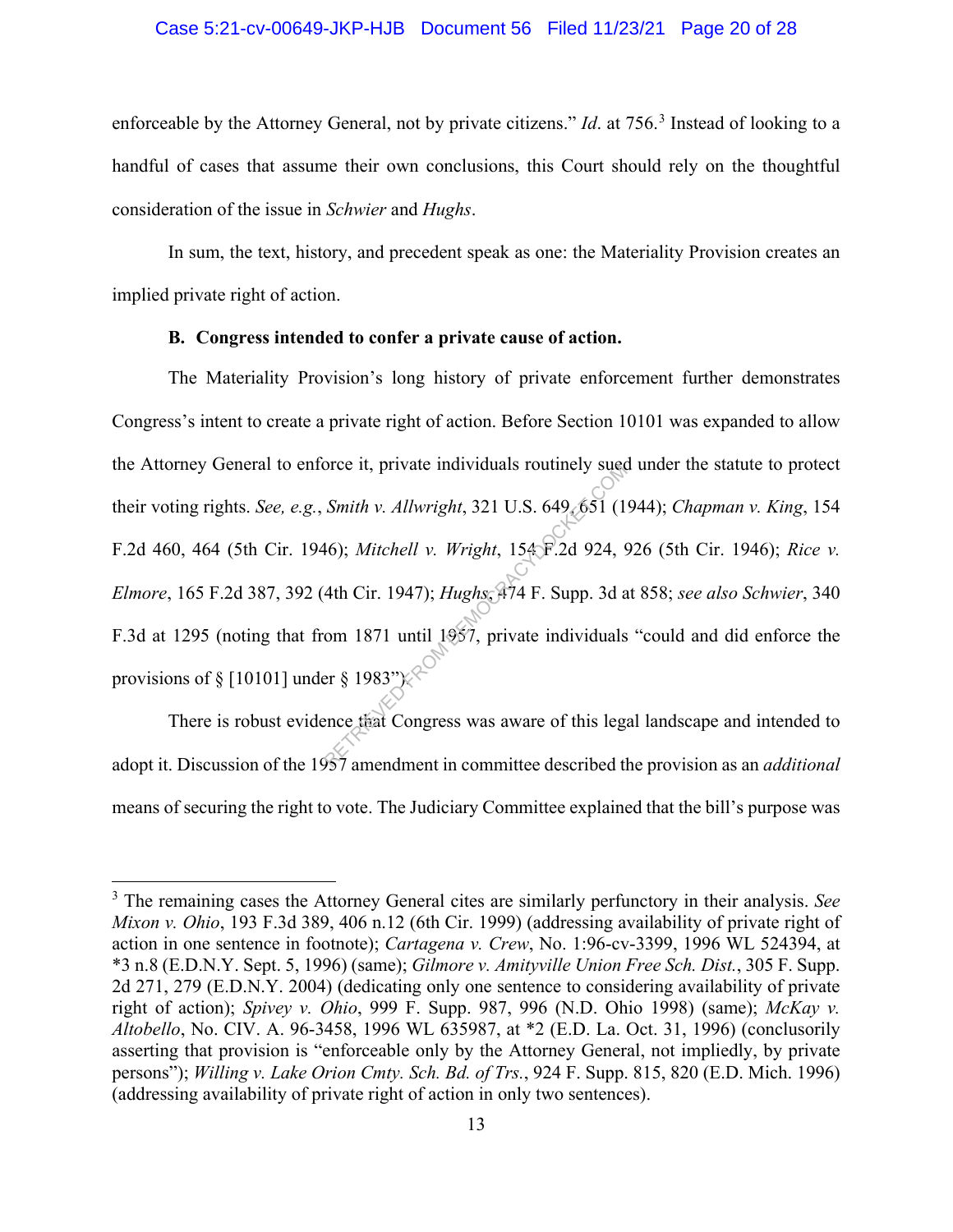#### Case 5:21-cv-00649-JKP-HJB Document 56 Filed 11/23/21 Page 21 of 28

"to provide means of *further* securing and protecting the civil rights of persons within the jurisdiction of the United States," H.R. Rep. No. 85-291 (1957), *reprinted in* 1957 U.S.C.C.A.N. 1966, 1966 (emphasis added), and acknowledged that "[s]ection 1983 . . . has been used [by individuals] to enforce . . . section [10101]," H.R. Rep. No. 85-291, *reprinted in* 1957 U.S.C.C.A.N. at 1977. The U.S. Attorney General's testimony confirmed this: "We are not taking away the right of the individual to start his own action . . . . Under the laws amended if this program passes, *private parties will retain the right they have now to sue in their own name*." *Civil Rights Act of 1957: Hearings on S. 83, an amendment to S. 83, S. 427, S. 428, S. 429, S. 468, S. 500, S. 501, S. 502, S. 504, S. 505, S. 508, S. 509, S. 510, S. Con. Res. 5 Before the Subcomm. on Const. Rights of the Senate Comm. on the Judiciary*, 85th Cong. 73, 203, 1; 60-61, 67-73 (1957) (statement and testimony of the Hon. Herbert Brownell, Jr., Attorney General of the United States) (emphasis added). RETRIEVED FROM DETERMINING THE CONTROL SERVICE THE HOLD HERDEN CONSUMING THE HOLD HERDEN COMPUTER SUPER STANDARY CONSUMING SUPER CONSUMING SUPER CONSUMING SUPER CONSUMING SUPER CONSUMING SUPER CONSUMING SUPER CONSUMING SU

Congress's intent is further evidenced by the subsequent reenactment of the statute. *See Silva-Trevino v. Holder*, 742 F.3d 197, 202 (5th Cir. 2014) ("It hardly seems unreasonable to abide by this assumption here, as Congress has had numerous opportunities to make any desired changes."). Notably, each of Congress prior reenactments of the statute occurred during a period in which the availability of the private right of action remained uncontroversial. *See, e.g.*, *Reddix v. Lucky*, 252 F.2d 930, 934 (5th Cir. 1958) (finding that private plaintiffs, asserting claim under 42 U.S.C. § 1983 to enforce Section 10101 had "stated a cause of action warranting relief"); *Bell v. Southwell*, 376 F.2d 659, 665 (5th Cir. 1967) (ordering relief to private parties bringing suit under Section 10101); *Coal. for Educ. in Dist. One v. Bd. of Elections*, 495 F.2d 1090, 1094 (2d Cir. 1974) (similar); *Taylor v. Howe*, 225 F.3d 993, 996 (8th Cir. 2000) (similar). "Congress is presumed to be aware of an administrative or judicial interpretation of a statute and to adopt that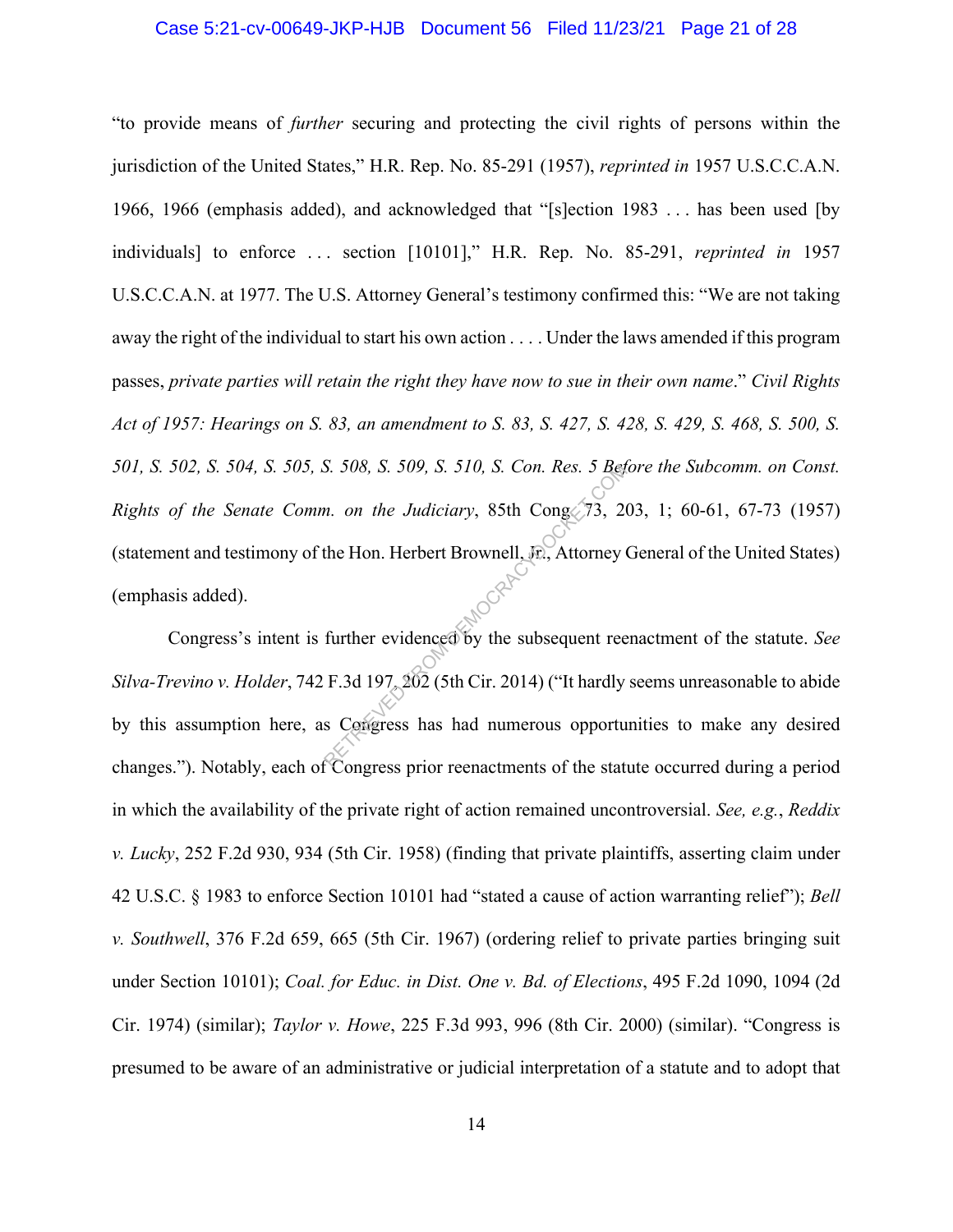#### Case 5:21-cv-00649-JKP-HJB Document 56 Filed 11/23/21 Page 22 of 28

interpretation when it re-enacts a statute without change." *Forest Grove Sch. Dist. v. T.A.*, 557 U.S. 230, 239–40 (2009) (quoting *Lorillard v. Pons*, 434 U.S. 575, 580 (1978)). These reenactments eliminate any doubt about the availability of a private right of action.

In sum, it must be presumed that Congress was aware of the state of the law permitting private individuals to sue under Section 10101 and acceded to it when it added the provision empowering the Attorney General to enforce it. That provision was designed to supplement—not supplant—the statute's private enforcement mechanism.

#### **V. The Wet Signature Rule unconstitutionally burdens the right to vote.**

The motion for judgment on the pleadings as to Vote.org's constitutional claims should also be denied. Indeed, the Attorney General's inability to present a plausible rationale for the Wet Signature Rule confirms that the requirement is not only immaterial to determining whether an individual is qualified to vote, 52 U.S.C. § 10101( $\alpha$ )( $\alpha$ )(B), but also unconstitutional.

In assessing claims that a law imposes an undue burden on the right to vote in violation of the Constitution, courts must weigh "the character and magnitude of the asserted injury" against "the precise interests put forward by the State as justifications for the burden imposed by its rule." *Burdick v. Takushi*, 504 U.S. 428, 434 (1992) (quoting *Anderson*, 460 U.S. at 789). Even slight burdens on the right to vote "must be justified by relevant and legitimate state interests 'sufficiently weighty to justify the limitation,'" *Crawford v. Marion Cnty. Election Bd.*, 553 U.S. 181, 191 (2008), and no matter the magnitude of the burden the Court must take "into consideration 'the extent to which [the State's] interests make it necessary to burden the plaintiff's rights,'" *Burdick*, 504 U.S. at 434 (quoting *Anderson*, 460 U.S. at 789). Then to the preadings as to vote.org strategy.<br>
Internet of the requirement is not only immateria<br>
e, 52 U.S.C. § 10101(a)(2)(B), but also us<br>
that a law imposes an undue burden on the<br>
strategy of the State as justificat

The Wet Signature Rule burdens the right to vote because it threatens citizens with disenfranchisement for failure to print and sign voter registration applications with "wet" ink. HB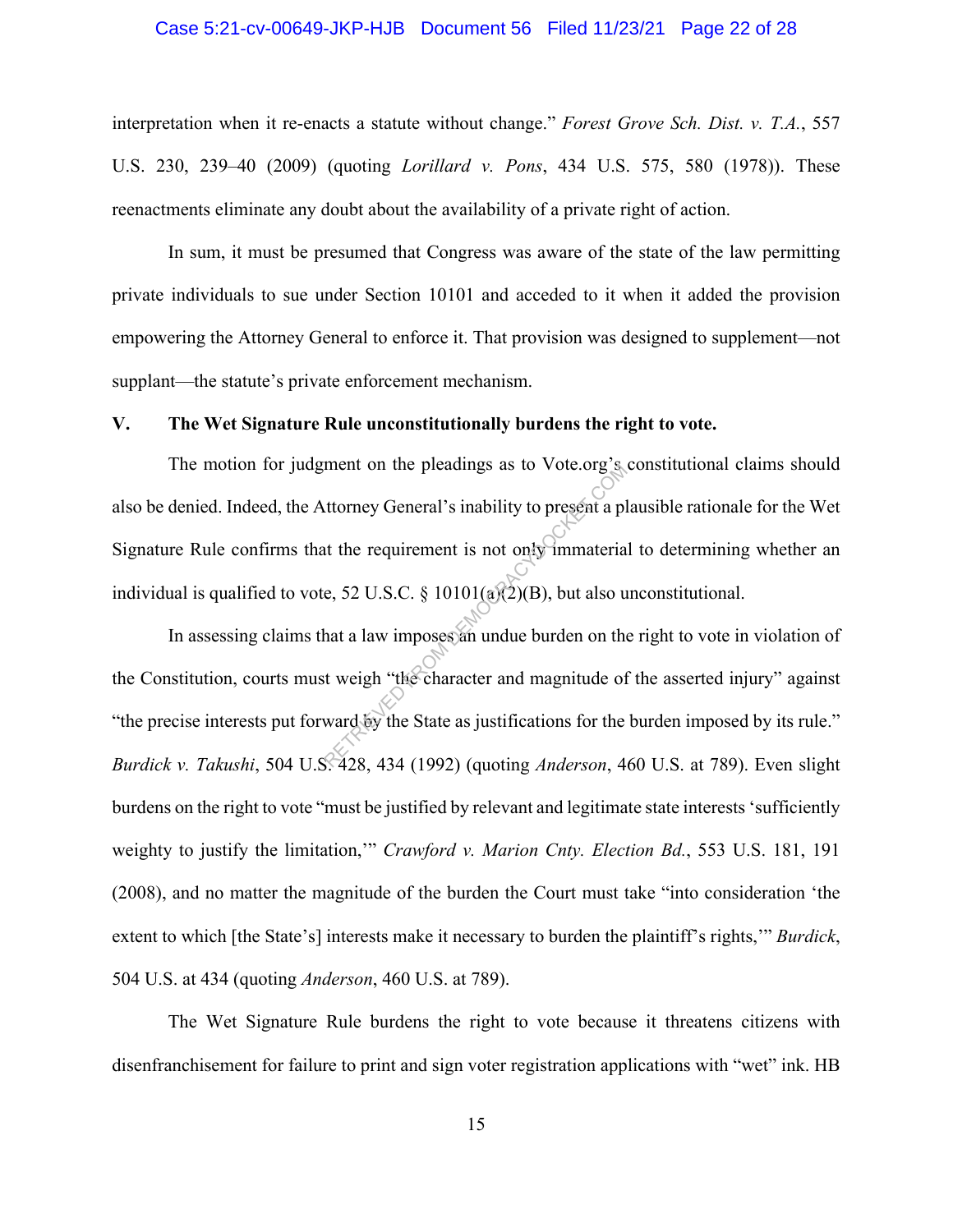#### Case 5:21-cv-00649-JKP-HJB Document 56 Filed 11/23/21 Page 23 of 28

3107, 87th Leg. Sess. § 14 (amending Tex. Elec. Code § 13.143(d-2)). That the burden may not impact every voter does not eliminate the State's obligation to identify an interest sufficient to justify the restriction. *See, e.g.*, *Crawford*, 553 U.S. at 198 ("The burdens that are relevant to the issue before us are those imposed on persons who . . . do not possess a current photo identification that complies with the [voter ID law]. The fact that most voters already possess a valid driver's license, or some other form of acceptable identification, would not save the statute . . ."); *Ne. Ohio Coal. for the Homeless v. Husted*, 696 F.3d 580, 597 (6th Cir. 2012) (holding that disqualification of provisional ballots that constituted less than 0.3 percent of total votes inflicted "substantial" burden on voters); *Ga. Coal. for the People's Agenda, Inc. v. Deal*, 214 F. Supp. 3d 1344, 1346 (S.D. Ga. 2016) (finding severe burden where 3,141 individuals were ineligible to register).

The Attorney General contends that there is no burden at all because "Texas provides voters with multiple methods by which to register." Mot. 16. This argument fails for several reasons. First, the precedent he cites, *McDonald v. Board of Election Comm'rs of Chi.*, 394 U.S. 802 (1969), predates *Anderson-Burdick*, which is now the applicable test. Under *Anderson-Burdick*, there is no "litmus test for measuring the severity of a burden that a state law imposes on a political party, an individual voter, or a discrete class of voters." *Crawford*, 553 U.S. at 191. Indeed, even after considering all of the various factors necessary, "the results [of that analysis] will not be automatic . . . there is 'no substitute for the hard judgments that must be made.'" *Anderson*, 460 U.S. at 789. Adopting the Attorney General's position—that *any* avenue left open to vote precludes any finding of a burden—would turn this controlling precedent on its head. For the People's Agenda, Inc. v. Deal.<br>
ere burden where 3,141 individuals were<br>
al contends that there is no burden at a<br>
ds by which to register." Mot. 16. This<br>
he cites, McDonald v. Board of Election<br>
rson-Burdick, wh

But even if *McDonald* were relevant, it still does not support the Attorney General's position. As a threshold matter, far from endorsing any of the categorical statements that the Attorney General suggests, *McDonald* turned on a "failure of proof." *Fla. State Conf. of*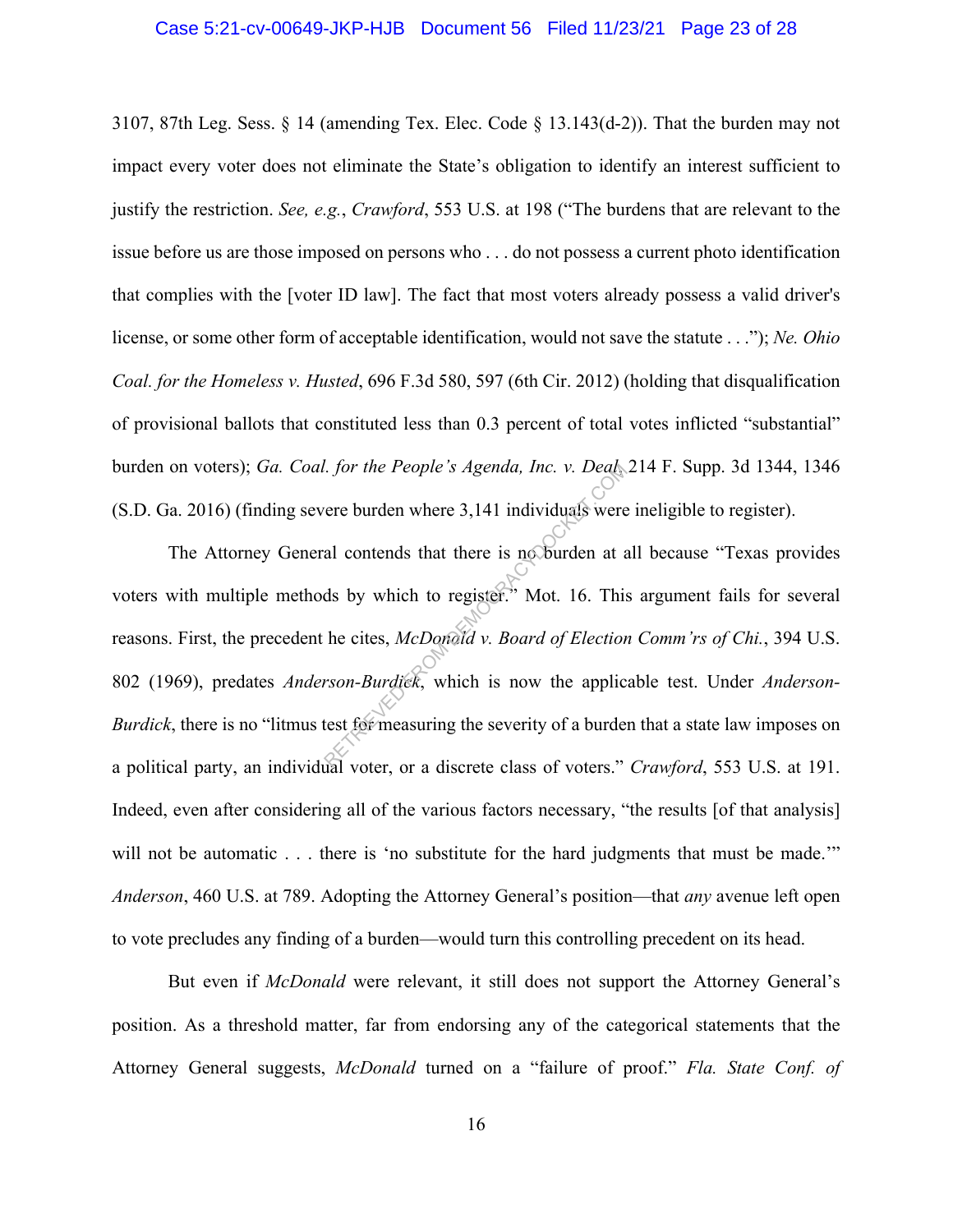*N.A.A.C.P. v. Lee*, No. 4:21CV187-MW/MAF, 2021 WL 4818913, at \*13-14 (N.D. Fla. Oct. 8, 2021) (quoting *O'Brien v. Skinner,* 414 U.S. 524, 525 (1974)). Furthermore, unlike the absentee ballots in *McDonald*, which, according to the Court, were "designed to make voting *more available*  to some groups who cannot easily get to the polls," 394 U.S. at 807 (emphasis added), this case involves restrictions on voter registration—a formal prerequisite to voting in Texas—and therefore necessarily implicates the right to vote, *see, e.g.*, *Stringer v. Pablos*, No. SA-16-CV-257-OG, 2020 WL 532937, at  $*7$  (W.D. Tex. Jan. 30, 2020) (explaining that the "restriction on voter registration" at issue there "imposes a burden on the fundamental right to vote"); *Greidinger v. Davis*, 988 F.2d 1344, 1354 (4th Cir. 1993) (holding plaintiff's right to vote was "substantially burdened" by state voter registration law).

Because Texas has imposed a burden on the right to vote, the State must assert an accompanying interest sufficient to justify the Wet Signature Rule. What the Attorney General offers up—(1) "maintain[ing] accurate voting rolls and combat[ing] fraud," Mot. 18, and (2) "maintaining the solemnity of voter registration," *id*. at 19—lacks merit because the Wet Signature Rule does not actually serve any fraud prevention purpose, and the solemnity of voter registration is not a legitimate state interest, *see, e.g.*, *Soltysik v. Padilla*, 910 F.3d 438, 447 (9th Cir. 2018) (finding that state's "arguments . . . do not warrant dismissal" because court "struggle[d] to understand how [the challenged] regime . . . advances" state's putative interest). holding plaintiff's right to vote was "sub-<br>
imposed a burden on the right to vot-<br>
cient to justify the Wet Signature Rule.<br>
g] accurate voting rolls and combat[ing-<br>
of voter registration," *id.* at 19—lacks mer<br>
any fra

In fact, even Texas does not insist on a "wet" signature for voter registration in all circumstances. When Texans complete their voter registration applications at Department of Public Safety ("DPS") offices, the state is perfectly happy to accept imaged or electronic signatures. Compl. ¶¶ 8, 32-35, 39; *see also Stringer*, 320 F. Supp. 3d 862, 873, 895-96 (W.D. Tex. 2018), *rev'd on other grounds sub nom. Stringer v. Whitley*, 942 F.3d 715 (5th Cir. 2019).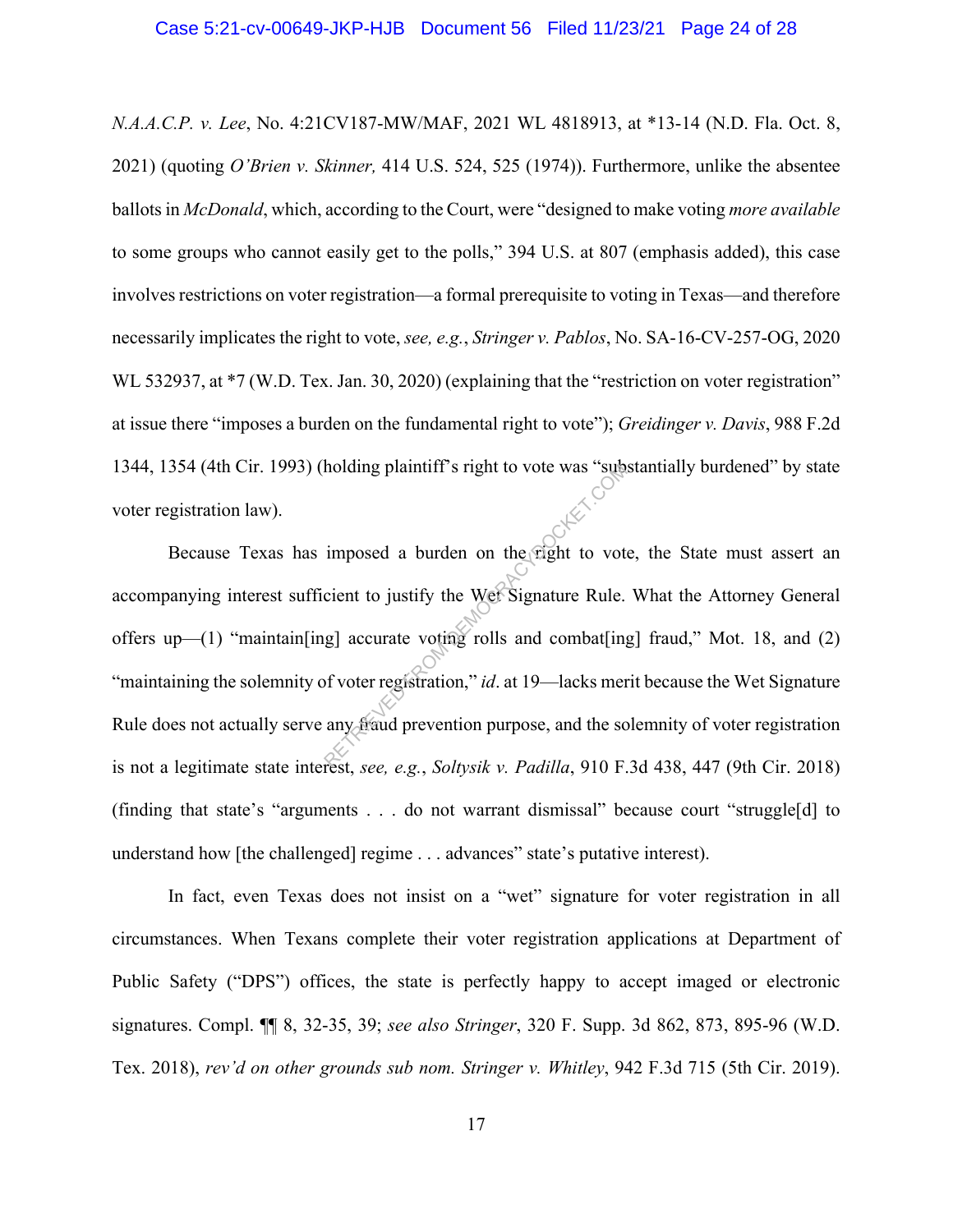#### Case 5:21-cv-00649-JKP-HJB Document 56 Filed 11/23/21 Page 25 of 28

The Attorney General points to the fact that prospective voters registering with DPS must prove their identity in person, Mot. 19, but this is a distinction without a difference because—as the State admitted in prior litigation—it does not use the *wet* signatures required by the new law to verify an applicant's identity. In fact, the state does not use the "wet" signature *for any purpose at all* during the registration process. *Stringer*, 320 F. Supp. 3d at 873-74.

Electronic signatures, moreover, are widely accepted in Texas for all kinds of purposes including not just voting, but also other areas with significant and substantial legal ramifications without any apparent concern that doing so could result in potential fraud. The Texas Administrative Code "authorizes election officials to capture voters' signatures using electronic devices for election day signature rosters. . . ." Compl. ¶ 31. Texas state law provides that "a signature may not be denied legal effect or enforceability solely because it is in electronic form" and that "[i]f a law requires a signature, an electronic signature satisfies the law." Tex. Bus. & Com. Code §§ 322.007(a), (d). If electronic signatures were as conducive to fraud as the Attorney General claims, Texas law would not go out of its way to ensure those signatures are given legal effect. rizes election officials to capture voters<br>
mature rosters...." Compl. 131. Texa<br>
legal effect or enforceability solely beca<br>
a signature, an electronic signature sati<br>
d). If electronic signatures were as condu<br>
would not

Similarly, the Attorney General has not identified, and Vote.org has not located, any authority that has recognized the need to "maintain[] the solemnity of voter registration" as a permissible state interest that can justify burdens on the right to vote. Not only is it entirely speculative and abstract, but the Attorney General has not offered even a reasoned explanation of why *in actuality*, rather than in his own imagination, a wet signature is more "solemn" than an imaged one. *Cf. Soltysik*, 910 F.3d at 448. Indeed, Texas permits the use of electronic signatures in other "solemn" occasions such as executing an advance health directive, Tex. Health & Safety Code § 166.011; signing a divorce decree, *Bartee v. Bartee*, No. 11-18-00017-CV, 2020 WL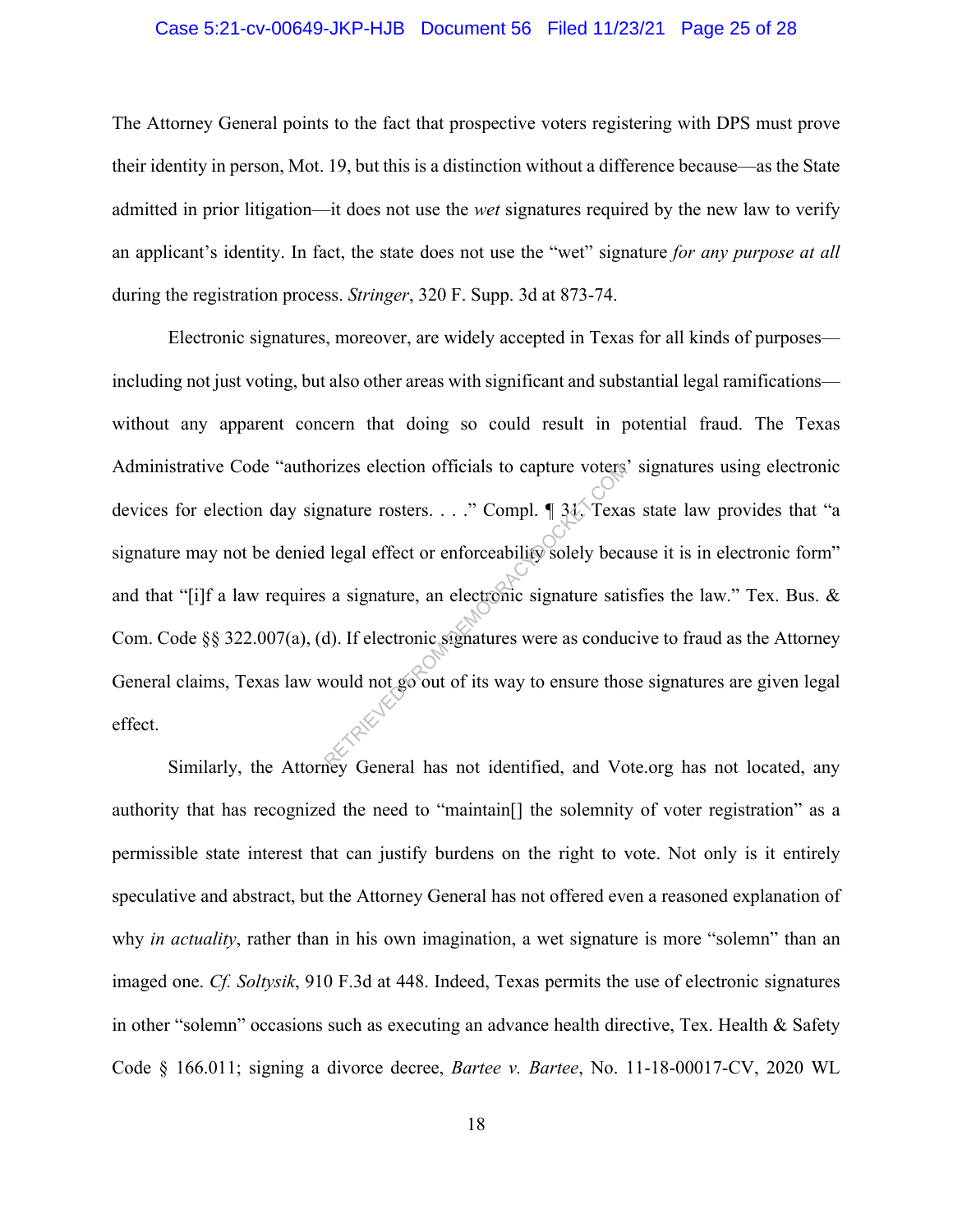#### Case 5:21-cv-00649-JKP-HJB Document 56 Filed 11/23/21 Page 26 of 28

524909, at \*3 (Tex. Ct. App. Jan. 31, 2020) (describing use of electronic signature on final divorce decree); and closing on real property. Tex. Prop. Code § 12.0013.

Though the Attorney General claims that this purported interest arises from the fact that the right to vote is "sacred," it would be perverse to invoke the sanctity of the vote as justification for making that sacred right *harder* to exercise. *Cf. Save Our Aquifer v. City of San Antonio*, 237 F. Supp. 2d 721, 727 (W.D. Tex. 2002) (describing loss of the "sacred" right to vote as "clearly . . . irreparable").

All burdens on the right to vote, however slight, must be met by "relevant and legitimate state interests sufficiently weighty to justify the limitation." *Crawford*, 553 U.S. at 191 (internal quotation omitted). The proffered interests here do not meet this standard because they are neither "relevant" nor "legitimate." Plaintiffs, therefore, have sufficiently alleged that the Wet Signature Rule imposes an unconstitutional burden on the right to vote. eighty to justify the limitation." Crawter<br>
fered interests here do not meet this stand<br>
Plaintiffs, therefore, have sufficiently all<br>
ional burden on the right to vote.<br>
CONCLUSION<br>
ne Court should deny the Attorney Gener

## **CONCLUSION**

For these reasons, the Court should deny the Attorney General's motion to dismiss and motion for judgment on the pleadings.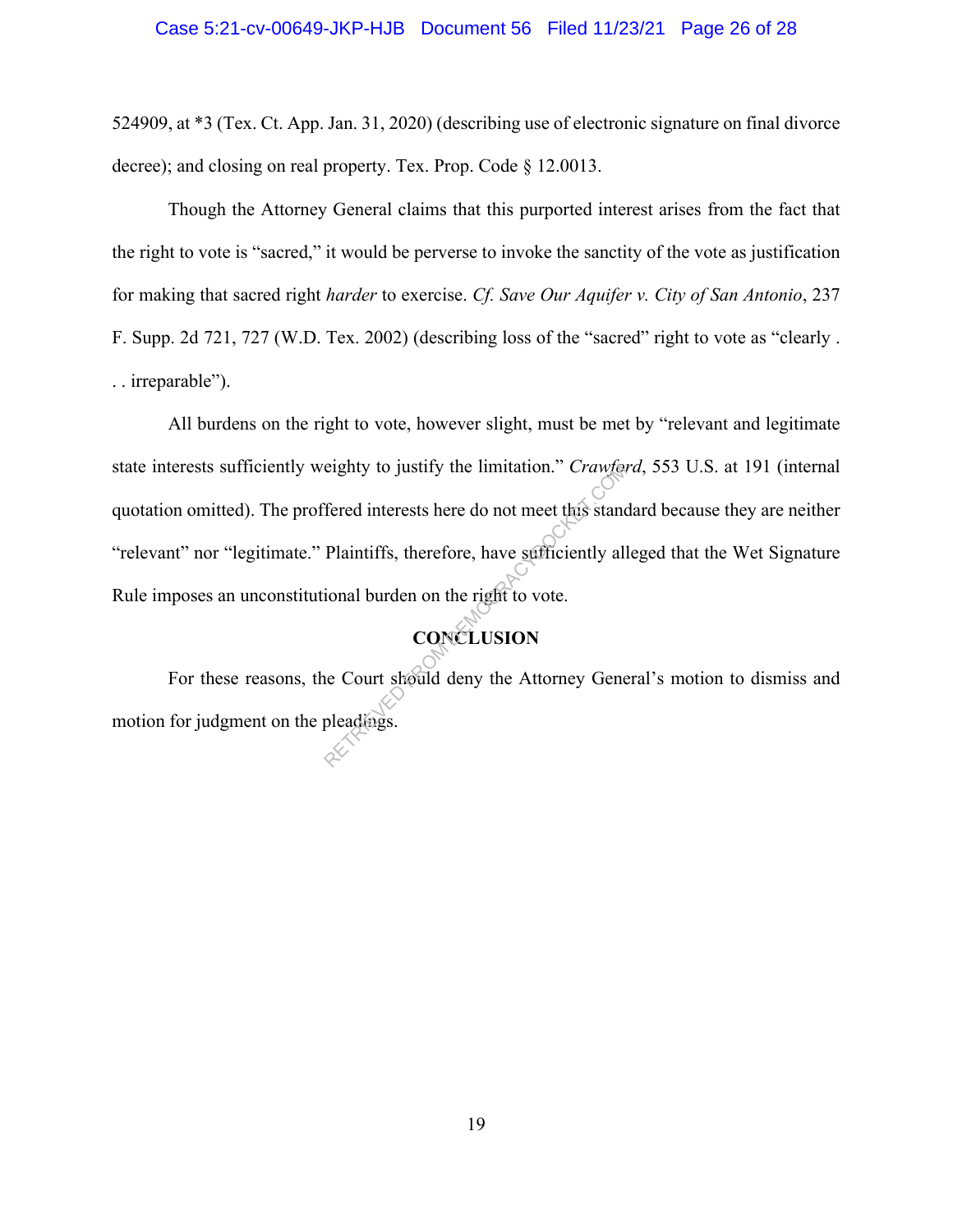Dated: November 23, 2021 Respectfully submitted,

*/s/ Uzoma N. Nkwonta* 

Uzoma N. Nkwonta\* Kathryn E. Yukevich\* Joseph N. Posimato\* Meaghan E. Mixon\* Graham W. White\* **ELIAS LAW GROUP LLP** 10 G Street NE, Suite 600 Washington, D.C. 20002 Telephone: (202) 968-4490 unkwonta@elias.law kyukevich@elias.law jposimato@elias.law mmixon@elias.law gwhite@elias.law

Jonathan P. Hawley\* **ELIAS LAW GROUP LLP** 1700 Seventh Avenue, Suite 2100 Seattle, WA 98101 Telephone: (206) 656-0179 jhawley@elias.law gwinte@enas.raw<br>
Jonathan P. Hawley<br>
ELIAS LAW GRO<br>
1700 Seventh Aven<br>
Seattle, WA 98101<br>
Ferephone: (206) 6.<br>
Shawley@elias.law<br>
John R. Hardin<br>
Texas State Bar No<br>
PERKINS COIE I<br>
500 North Akard Si<br>
Dallas, TX 75201-3<br>

John R. Hardin Texas State Bar No. 24012784 **PERKINS COIE LLP** 500 North Akard Street, Suite 3300 Dallas, TX 75201-3347 Telephone: (214) 965-7700 Facsimile: (214) 965-7799 johnhardin@perkinscoie.com

*Counsel for Plaintiffs*

\*Admitted *Pro Hac Vice*